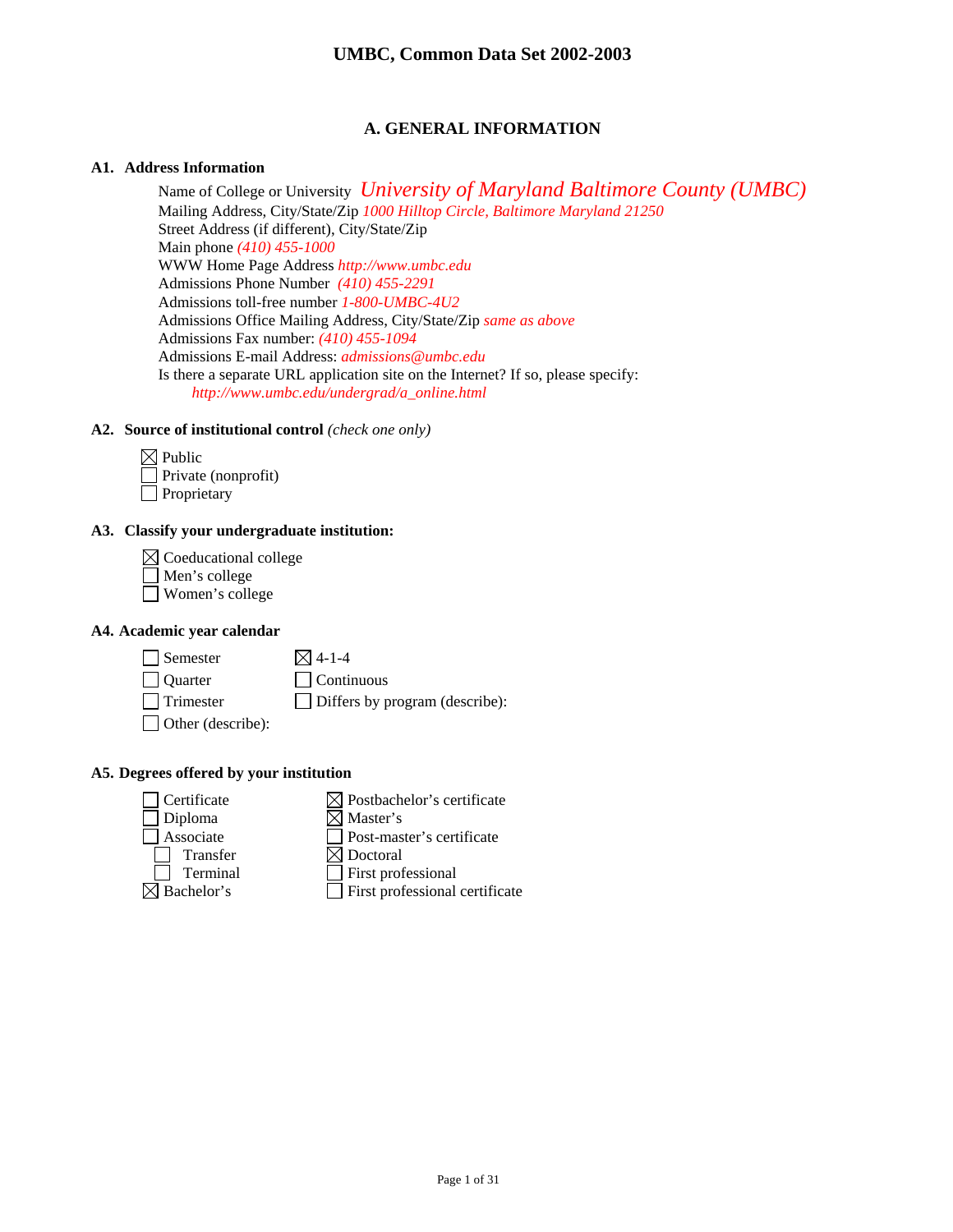## **B. ENROLLMENT AND PERSISTENCE**

**B1. Institutional Enrollment—Men and Women** Provide numbers of students for each of the following categories as of the institution's official fall reporting date or as of October 15, 2002.

|                                                        | <b>FULL-TIME</b> |       | <b>PART-TIME</b> |       |
|--------------------------------------------------------|------------------|-------|------------------|-------|
|                                                        | Men              | Women | Men              | Women |
| <b>Undergraduates</b>                                  |                  |       |                  |       |
| Degree-seeking, first-time<br>freshmen                 | 771              | 564   | 9                | 3     |
| Other first-year, degree-<br>seeking                   | 387              | 321   | 60               | 31    |
| All other degree-seeking                               | 2853             | 2878  | 752              | 709   |
| Total degree-seeking                                   | 4011             | 3763  | 821              | 743   |
| All other undergraduates<br>enrolled in credit courses | $\overline{7}$   | 12    | 99               | 93    |
| Total undergraduates                                   | 4018             | 3775  | 920              | 836   |
| <b>First-professional</b>                              |                  |       |                  |       |
| First-time, first-professional<br>students             |                  |       |                  |       |
| All other first-professionals                          |                  |       |                  |       |
| Total first-professional                               |                  |       |                  |       |
| <b>Graduate</b>                                        |                  |       |                  |       |
| Degree-seeking, first-time                             | 116              | 158   | 46               | 60    |
| All other degree-seeking                               | 329              | 376   | 415              | 433   |
| All other graduates enrolled<br>in credit courses      | $\overline{2}$   | 5     | 72               | 150   |
| Total graduate                                         | 447              | 539   | 533              | 643   |

Total all undergraduates: 9549

Total all graduate and professional students: 2162

GRAND TOTAL ALL STUDENTS: 11711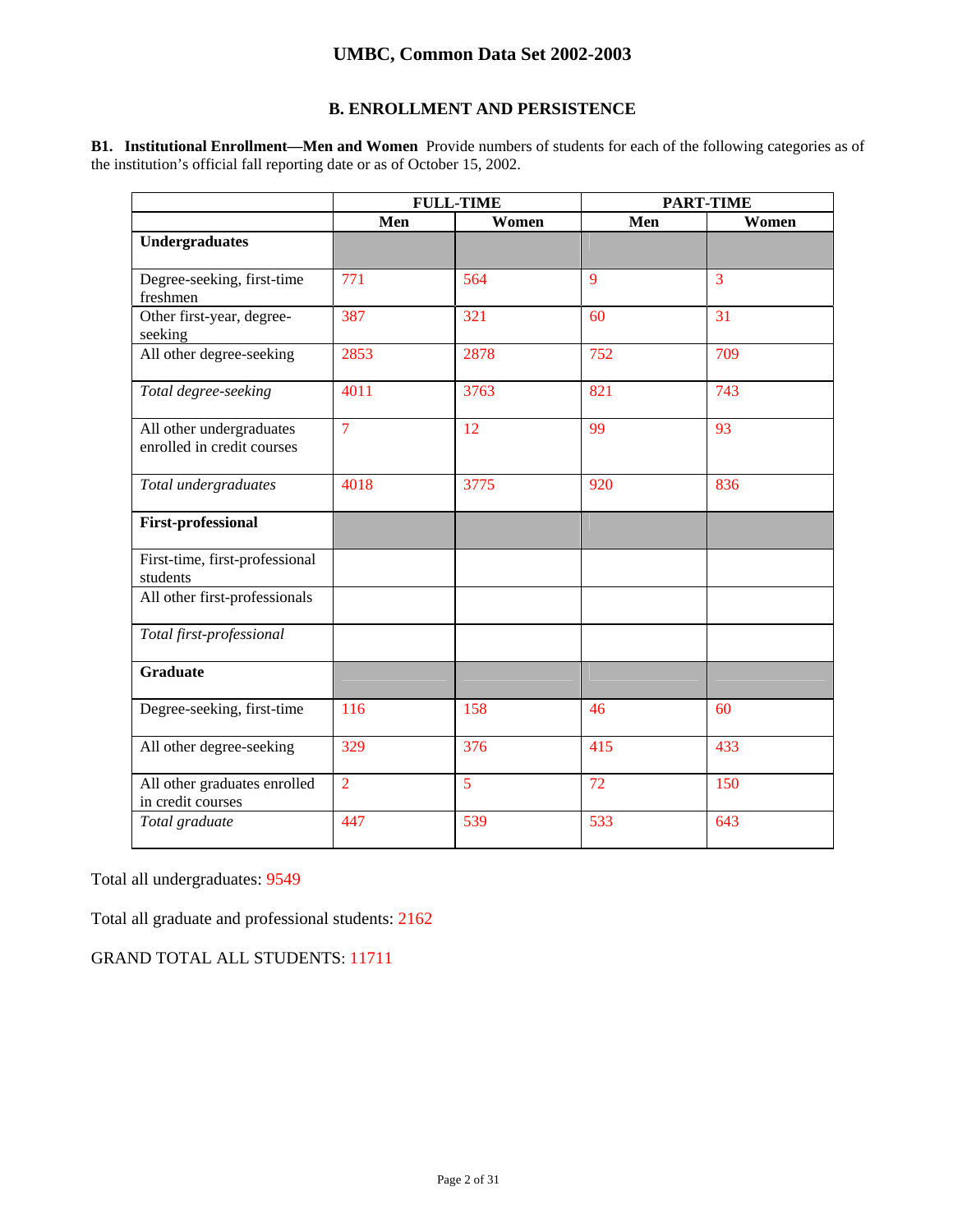**B2. Enrollment by Racial/Ethnic Category.** Provide numbers of undergraduate students for each of the following categories as of the institution's official fall reporting date or as of October 15, 2002. Include international students only in the category "Nonresident aliens." Complete the "Total Undergraduates" column only if you cannot provide data for the first two columns.

|                                   | Degree-seeking<br><b>First-time First year</b> | Degree-seeking<br><b>Undergraduates</b><br>(include first-time<br>first-year) | <b>Total</b><br><b>Undergraduates</b><br>(both degree- and non-<br>degree-seeking) |
|-----------------------------------|------------------------------------------------|-------------------------------------------------------------------------------|------------------------------------------------------------------------------------|
| Nonresident aliens                | 34                                             | 470                                                                           | 481                                                                                |
| Black, non-Hispanic               | 121                                            | 1463                                                                          | 1485                                                                               |
| American Indian or Alaskan Native | $\mathcal{I}$                                  | 50                                                                            | 52                                                                                 |
| Asian or Pacific Islander         | 296                                            | 1748                                                                          | 1766                                                                               |
| Hispanic                          | 27                                             | 243                                                                           | 246                                                                                |
| White, non-Hispanic               | 848                                            | 5231                                                                          | 5382                                                                               |
| Race/ethnicity unknown            | 14                                             | 133                                                                           | 137                                                                                |
| <b>Total</b>                      | 1347                                           | 9338                                                                          | 9549                                                                               |

## **Persistence**

## **B3. Number of degrees awarded by your institution from July 1, 2001, to June 30, 2002.**

| Certificate/diploma             |      |
|---------------------------------|------|
| Associate degrees               |      |
| Bachelor's degrees              | 1570 |
| Postbachelor's certificates     |      |
| Master's degrees                | 305  |
| Post-master's certificates      |      |
| Doctoral degrees                | 53   |
| First professional degrees      |      |
| First professional certificates |      |

## **Graduation Rates**

The items in this section correspond to data elements collected by the IPEDS Web-based Data Collection System's Graduation Rate Survey (GRS). For complete instructions and definitions of data elements, see the IPEDS GRS instructions and glossary on the 2002 Web-based survey.

#### **For Bachelor's or Equivalent Programs**

Report for the cohort of full-time first-time bachelor's (or equivalent) degree-seeking undergraduate students who entered in fall 1996. Include in the cohort those who entered your institution during the summer term preceding fall 1996.

- **B4.** Initial 1996 cohort of first-time, full-time bachelor's (or equivalent) degree-seeking undergraduate students; total all students: 1005
- **B5.** Of the initial 1996 cohort, how many did not persist and did not graduate for the following reasons: deceased, permanently disabled, armed forces, foreign aid service of the federal government, or official church missions; total allowable exclusions: 0
- **B6.** Final 1996 cohort, after adjusting for allowable exclusions: 1005 (Subtract question B5 from question B4)
- **B7.** Of the initial 1996 cohort, how many completed the program in four years or less (by August 31, 2000): 281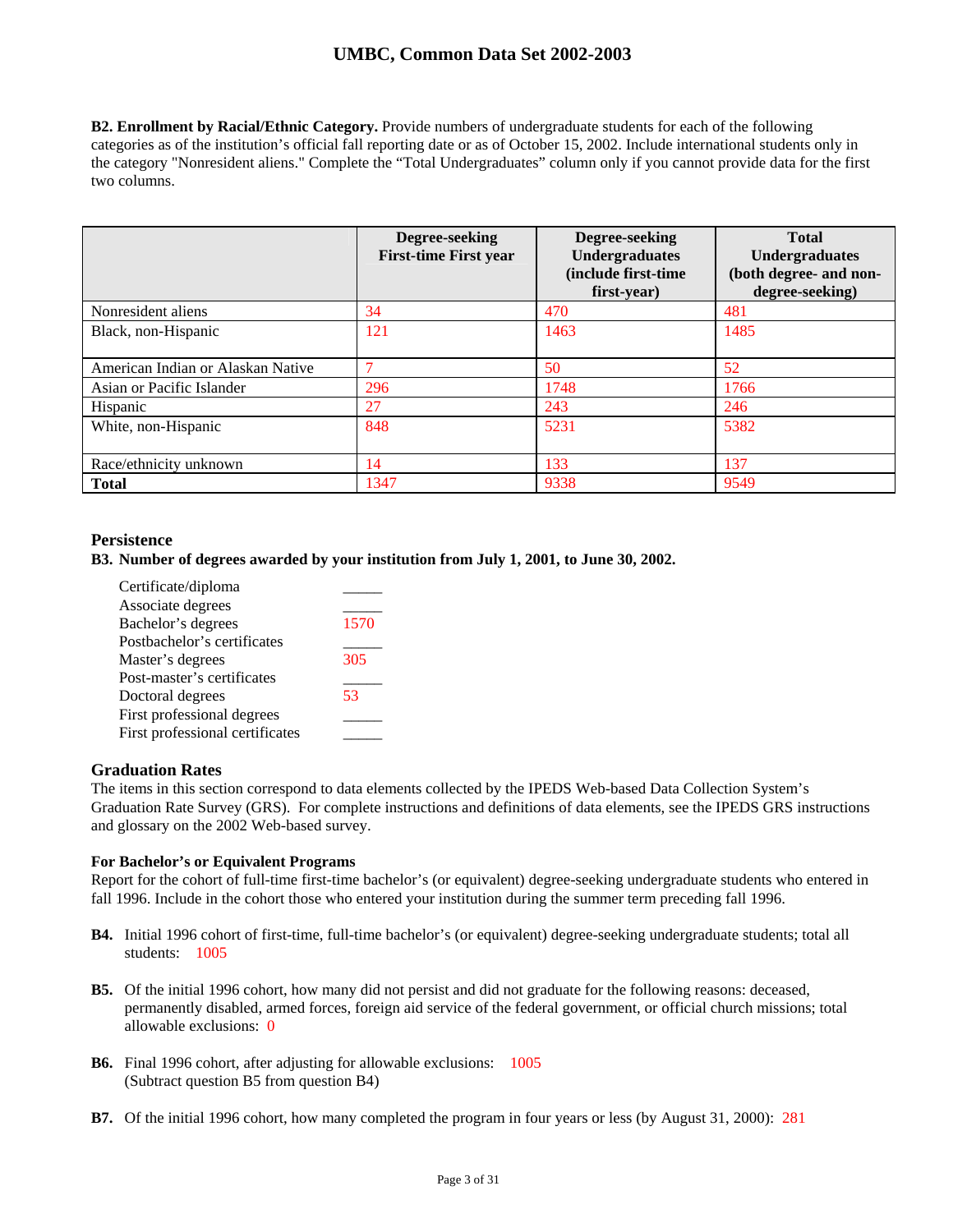- **B8**. Of the initial 1996 cohort, how many completed the program in more than four years but in five years or less (after August 31, 2000 and by August 31, 2001): 197
- **B9.** Of the initial 1996 cohort, how many completed the program in more than five years but in six years or less (after August 31, 2001 and by August 31, 2002): 59
- **B10**. Total graduating within six years (sum of questions B7, B8, and B9): 537

**B11.** Six-year graduation rate for 1996 cohort (question B10 divided by question B6): 53%

### **For Two-Year Institutions:**

**B12**. Initial 1999 cohort, total of first-time, full-time degree/certificate-seeking students:

**B13.** Of the initial 1999 cohort, how many did not persist and did not graduate for the following reasons: deceased, permanently disabled, armed forces, foreign aid service of the federal government, or official church missions; total allowable exclusions: \_\_\_\_\_\_\_\_\_\_\_\_\_\_\_\_\_\_\_

**B14.** Final 1999 cohort, after adjusting for allowable exclusions\_\_\_\_\_\_\_\_\_\_\_\_\_\_\_\_\_\_\_ (Subtract question B13 from question B12)

**B15.** Completers of programs of less than two years duration (total): \_\_\_\_\_\_\_\_\_\_\_\_\_\_\_\_\_\_\_

**B16.** Completers of programs of less than two years within 150 percent of normal time: \_\_\_\_\_\_\_\_\_\_\_\_

**B17.** Completers of programs of at least two but less than four years (total):

**B18.** Completers of programs of at least two but less than four-years within 150 percent of normal time:

**B19.** Total transfers-out (within three years) to other institutions: \_\_\_\_\_\_\_\_\_\_

**B20.** Total transfers to two-year institutions: \_\_\_\_\_\_\_\_\_\_\_\_\_\_\_\_\_\_

**B21.** Total transfers to four-year institutions:

#### **Retention Rates**

Report for the cohort of all full-time, first-time bachelor's (or equivalent) degree-seeking undergraduate students who entered in fall 2001 (or the preceding summer term). The initial cohort may be adjusted for students who departed for the following reasons: deceased, permanently disabled, armed forces, foreign aid service of the federal government or official church missions. No other adjustments to the initial cohort should be made.

**B22.** For the cohort of all full-time bachelor's (or equivalent) degree-seeking undergraduate students who entered your institution as freshmen in fall 2001 (or the preceding summer term), what percentage was enrolled at your institution as of the date your institution calculates its official enrollment in fall 2002? 83%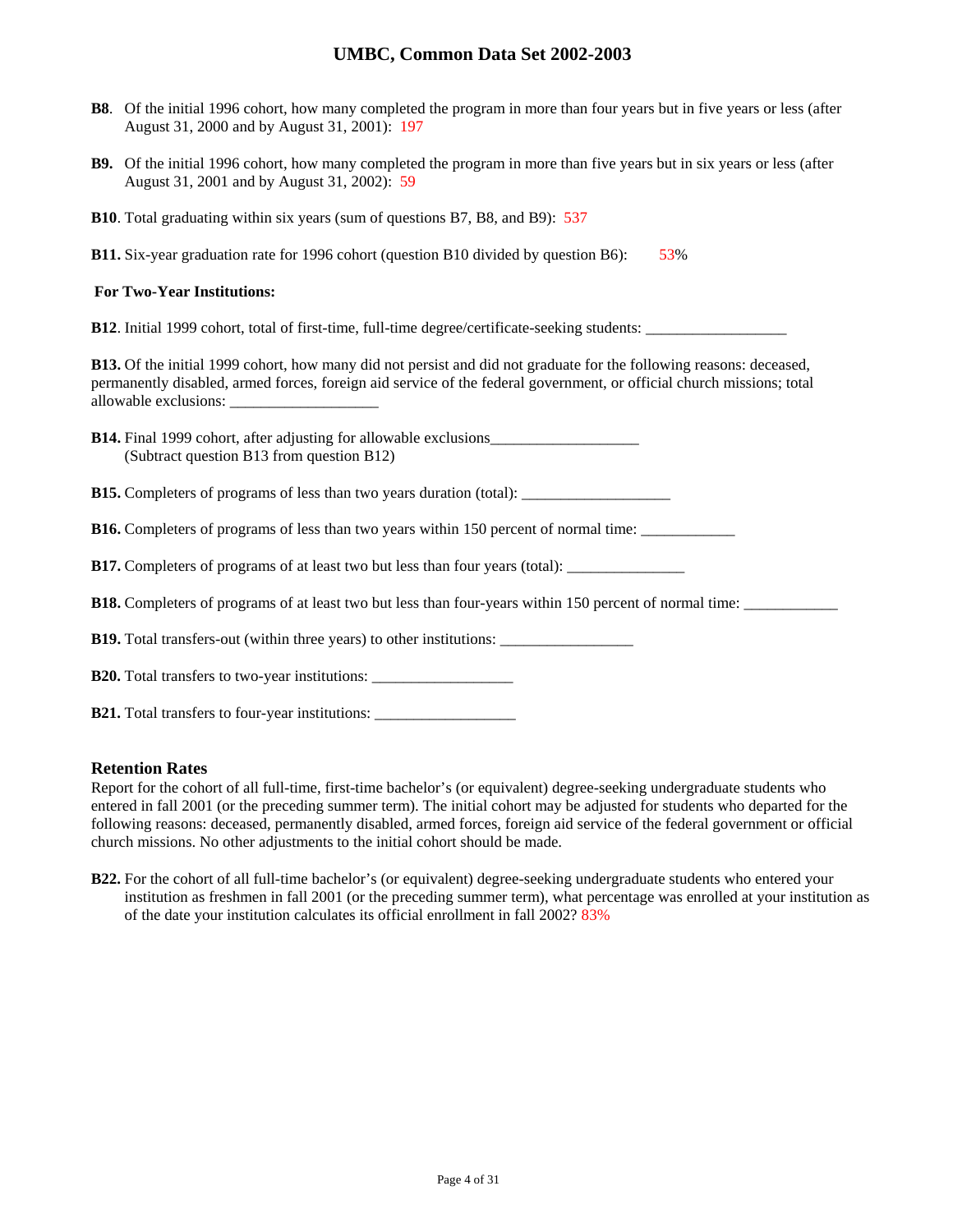## **C. FIRST-TIME, FIRST-YEAR (FRESHMAN) ADMISSION**

### **Applications**

**C1. First-time, first-year (freshman) students:** Provide the number of degree-seeking, first-time, first-year students who applied, were admitted, and enrolled (full- or part-time) in fall 2002. Include early decision, early action, and students who began studies during summer in this cohort. Applicants should include only those students who fulfilled the requirements for consideration for admission (i.e., who completed actionable applications) and who have been notified of one of the following actions: admission, nonadmission, placement on waiting list, or application withdrawn (by applicant or institution). Admitted applicants should include wait-listed students who were subsequently offered admission.

| Total first-time, first-year (freshman) men who applied                                                                                      | 2455 |
|----------------------------------------------------------------------------------------------------------------------------------------------|------|
| Total first-time, first-year (freshman) women who applied                                                                                    | 2756 |
| Total first-time, first-year (freshman) men who were admitted                                                                                | 1707 |
| Total first-time, first-year (freshman) women who were admitted                                                                              | 1590 |
| Total full-time, first-time, first-year (freshman) men who enrolled<br>Total part-time, first-time, first-year (freshman) men who enrolled 9 | -784 |

Total full-time, first-time, first-year (freshman) women who enrolled 572 Total part-time, first-time, first-year (freshman) women who enrolled 3

**C2. Freshman wait-listed students (students who met admission requirements but whose final admission was contingent on space availability)**

| Do you have a policy of placing students on a waiting list? $\boxtimes$ Yes $\Box$ No |  |
|---------------------------------------------------------------------------------------|--|
| If yes, please answer the questions below for fall 2002 admissions:                   |  |

| Number of qualified applicants placed on waiting list | 300 |
|-------------------------------------------------------|-----|
| Number accepting a place on the waiting list          | -   |
| Number of wait-listed students admitted               | 40  |

## **Admission Requirements**

#### **C3. High school completion requirement**

Check the appropriate box to identify your high school completion requirement for degree-seeking entering students:

 $\boxtimes$  High school diploma is required and GED is accepted

 $\Box$  High school diploma is required and GED is not accepted

 $\Box$  High school diploma or equivalent is not required

#### **C4. Does your institution require or recommend a general college-preparatory program for degree-seeking students?**

| Require |
|---------|
|         |

**Recommend** Neither require nor recommend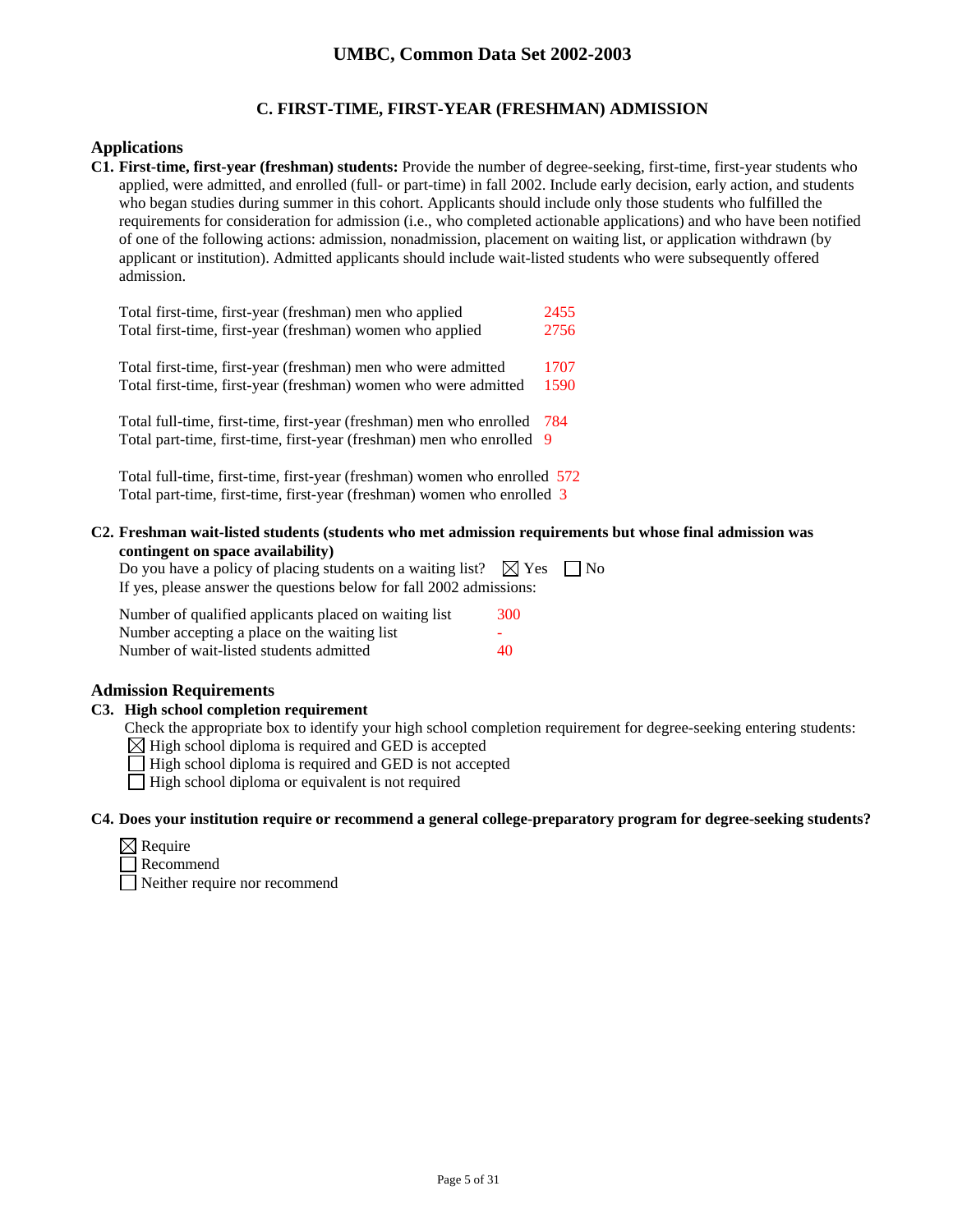**C5. Distribution of high school units required and/or recommended.** Specify the distribution of academic high school course units required and/or recommended of all or most degree-seeking students using Carnegie units (one unit equals one year of study or its equivalent). If you use a different system for calculating units, please convert.

|                                  | <b>Units Required</b>    | <b>Units Recommended</b> |
|----------------------------------|--------------------------|--------------------------|
| Total academic units             | 22                       | 23                       |
| English                          |                          | 4                        |
| Mathematics                      | 3                        |                          |
| Science                          | 3                        | 3                        |
| Of these, units that must be lab | っ                        | っ                        |
| Foreign language                 | 2                        | $\mathcal{P}$            |
| Social studies                   | $\overline{\mathcal{L}}$ | $\mathcal{D}$            |
| History                          | 2                        | ∩                        |
| Academic electives               |                          |                          |
| Other (specify)                  |                          |                          |

## **Basis for Selection**

**C6.** Do you have an open admission policy, under which virtually all secondary school graduates or students with GED equivalency diplomas are admitted without regard to academic record, test scores, or other qualifications? If so, check which applies: Not applicable

Open admission policy as described above for all students \_\_\_

Open admission policy as described above for most students, but selective admission for out-of-state students \_\_\_ selective admission to some programs \_\_\_  $other (explain)$ 

**C7. Relative importance of each of the following academic and nonacademic factors in your first-time, first-year, degree-seeking (freshman) admission decisions.** 

|                                                                                                                                                                                                                                                                         | <b>Very Important</b> | Important   | <b>Considered</b> | <b>Not Considered</b> |
|-------------------------------------------------------------------------------------------------------------------------------------------------------------------------------------------------------------------------------------------------------------------------|-----------------------|-------------|-------------------|-----------------------|
| Academic<br>Secondary school record<br>Class rank<br>Recommendation(s)<br>Standardized test scores<br>Essay                                                                                                                                                             |                       | $\boxtimes$ |                   |                       |
| Nonacademic<br>Interview<br>Extracurricular activities<br>Talent/ability<br>Character/personal qualities<br>Alumni/ae relation<br>Geographical residence<br>State residency<br>Religious affiliation/commitment<br>Minority status<br>Volunteer work<br>Work experience |                       |             |                   | MMMM                  |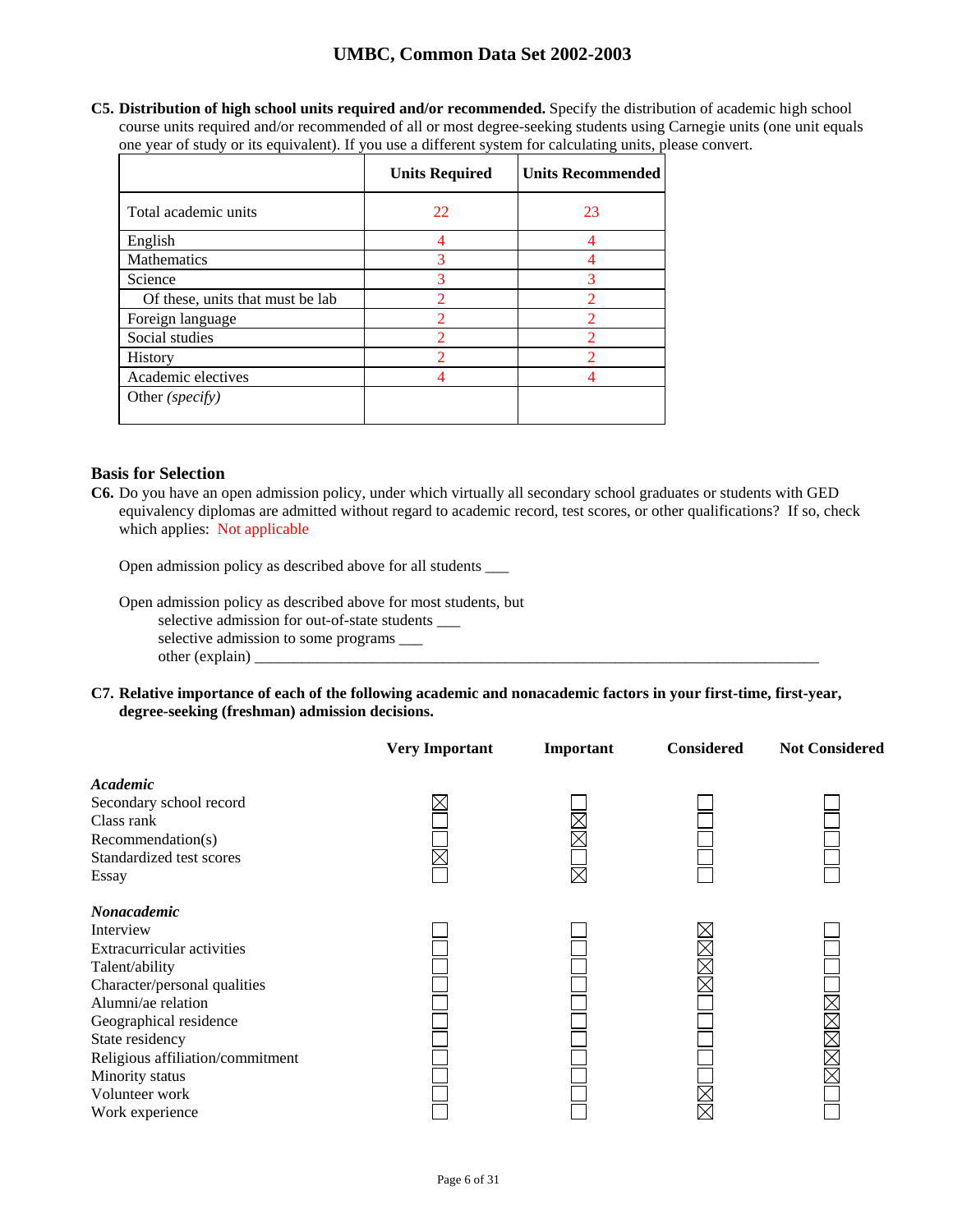## **SAT and ACT Policies**

### **C8. Entrance exams**

A. Does your institution make use of SAT I, SAT II, or ACT scores in admission decisions for first-time, first-year, degreeseeking applicants?  $\boxtimes$  Yes  $\Box$  No

If yes, place check marks in the appropriate boxes below to reflect your institution's policies for use in admission.

|                               |                |           | <b>ADMISSION</b>   |                    |                 |
|-------------------------------|----------------|-----------|--------------------|--------------------|-----------------|
|                               | <b>Require</b> | Recommend | <b>Require for</b> | <b>Consider If</b> | <b>Not Used</b> |
|                               |                |           | <b>Some</b>        | <b>Submitted</b>   |                 |
| SAT I                         |                |           |                    |                    |                 |
| <b>ACT</b>                    |                |           |                    |                    |                 |
| SAT I or ACT (no preference)  |                |           |                    |                    |                 |
| SAT I or ACT--SAT I preferred |                |           |                    |                    |                 |
| SAT I or ACT--ACT preferred   |                |           |                    |                    |                 |
| SAT I and SAT II              |                |           |                    |                    |                 |
| SAT I and SAT II or ACT       |                |           |                    |                    |                 |
| <b>SAT II</b>                 |                |           |                    |                    |                 |
|                               |                |           |                    |                    |                 |

**In addition**, does your institution use applicants' test scores for placement or counseling?

| Placement  | $\blacksquare$ Yes | $\boxtimes$ No |
|------------|--------------------|----------------|
| Counseling | $\Box$ Yes         | $\boxtimes$ No |

B. Does your institution use the SAT I or II or the ACT for **placement only**? If so, please mark the appropriate boxes below:

|               |         | <b>PLACEMENT</b> |                    |  |
|---------------|---------|------------------|--------------------|--|
|               | Require | Recommend        | <b>Require for</b> |  |
|               |         |                  | some               |  |
| <b>SATI</b>   |         |                  |                    |  |
| <b>SAT II</b> |         |                  |                    |  |
| ACT           |         |                  |                    |  |
| SAT I or ACT  |         |                  |                    |  |

C. Latest date by which SAT I or ACT scores must be received for fall-term admission February 1

Latest date by which SAT II scores must be received for fall-term admission N/A

D. If necessary, use this space to clarify your test policies (e.g., if tests are recommended for some students, or if tests are not required of some students): \_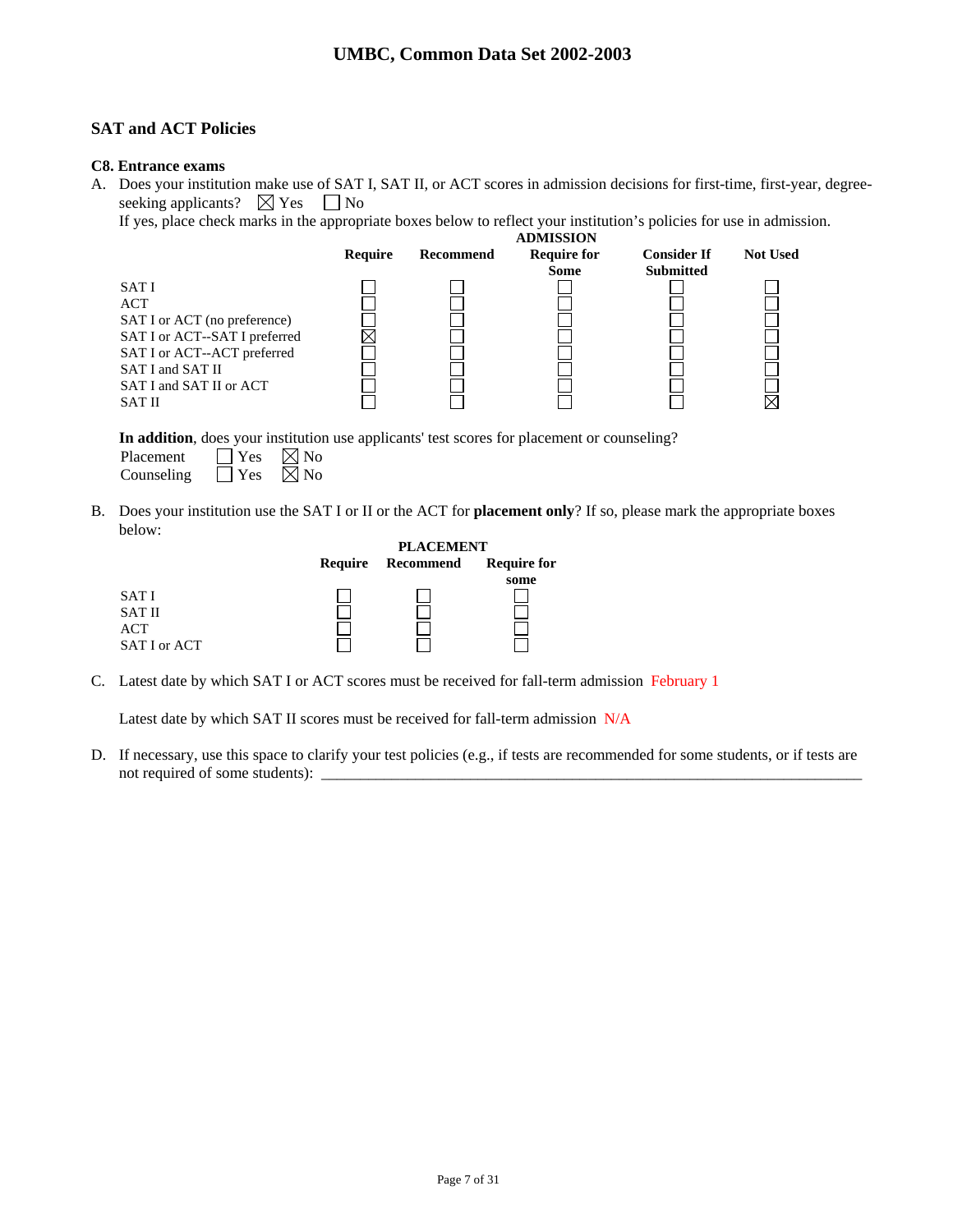## **Freshman Profile**

Provide percentages for **ALL enrolled, degree-seeking, full-time and part-time, first-time, first-year (freshman) students**  enrolled in fall 2002, including students who began studies during summer, international students/nonresident aliens, and students admitted under special arrangements.

**C9. Percent and number of first-time, first-year (freshman) students enrolled in fall 2002 who submitted national standardized (SAT/ACT) test scores.** Include information for **ALL enrolled, degree-seeking, first-time, first-year (freshman) students who submitted test scores**. Do not include partial test scores (e.g., mathematics scores but not verbal for a category of students) or combine other standardized test results (such as TOEFL) in this item. SAT scores should be recentered scores. The 25th percentile is the score that 25 percent scored at or below; the 75th percentile score is the one that 25 percent scored at or above.

| Percent submitting SAT scores | 98% | Number submitting SAT scores | 1342 |
|-------------------------------|-----|------------------------------|------|
| Percent submitting ACT scores | 7%  | Number submitting ACT scores |      |

|                      | 25th Percentile | <b>75th Percentile</b> |
|----------------------|-----------------|------------------------|
| <b>SAT I Verbal</b>  | 540             | 640                    |
| <b>SAT I Math</b>    | 570             | 670                    |
| <b>ACT</b> Composite | 23              | 28                     |
| <b>ACT</b> English   | 21              | 28                     |
| <b>ACT Math</b>      | 23              | 29                     |

Percent of first-time, first-year (freshman) students with scores in each range:

|         | <b>SAT I Verbal</b> | <b>SAT I Math</b> |
|---------|---------------------|-------------------|
| 700-800 | 10%                 | 15%               |
| 600-699 | 36%                 | 48%               |
| 500-599 | 46%                 | 35%               |
| 400-499 | 8%                  | 2%                |
| 300-399 |                     |                   |
| 200-299 |                     |                   |

|           | <b>ACT</b> | <b>ACT English</b> | <b>ACT Math</b> |
|-----------|------------|--------------------|-----------------|
|           | Composite  |                    |                 |
| $30 - 36$ | 14%        | 7%                 | 18%             |
| 24-29     | 53%        | 54%                | 50%             |
| 18-23     | 30%        | 34%                | 29%             |
| $12 - 17$ | 3%         | 3%                 | 3%              |
| $6 - 11$  |            | 2%                 |                 |
| Below 6   | -          |                    |                 |

**C10. Percent of all degree-seeking, first-time, first-year (freshman) students who had high school class rank within each of the following ranges (report information for those students from whom you collected high school rank information).** 

| Percent in top tenth of high school graduating class         | <b>30%</b> |
|--------------------------------------------------------------|------------|
| Percent in top quarter of high school graduating class       | 60%        |
| Percent in top half of high school graduating class          | 90%        |
| Percent in bottom half of high school graduating class       | 10%        |
| Percent in bottom quarter of high school graduating class 2% |            |

Percent of total first-time, first-year (freshman) students who submitted high school class rank: 48%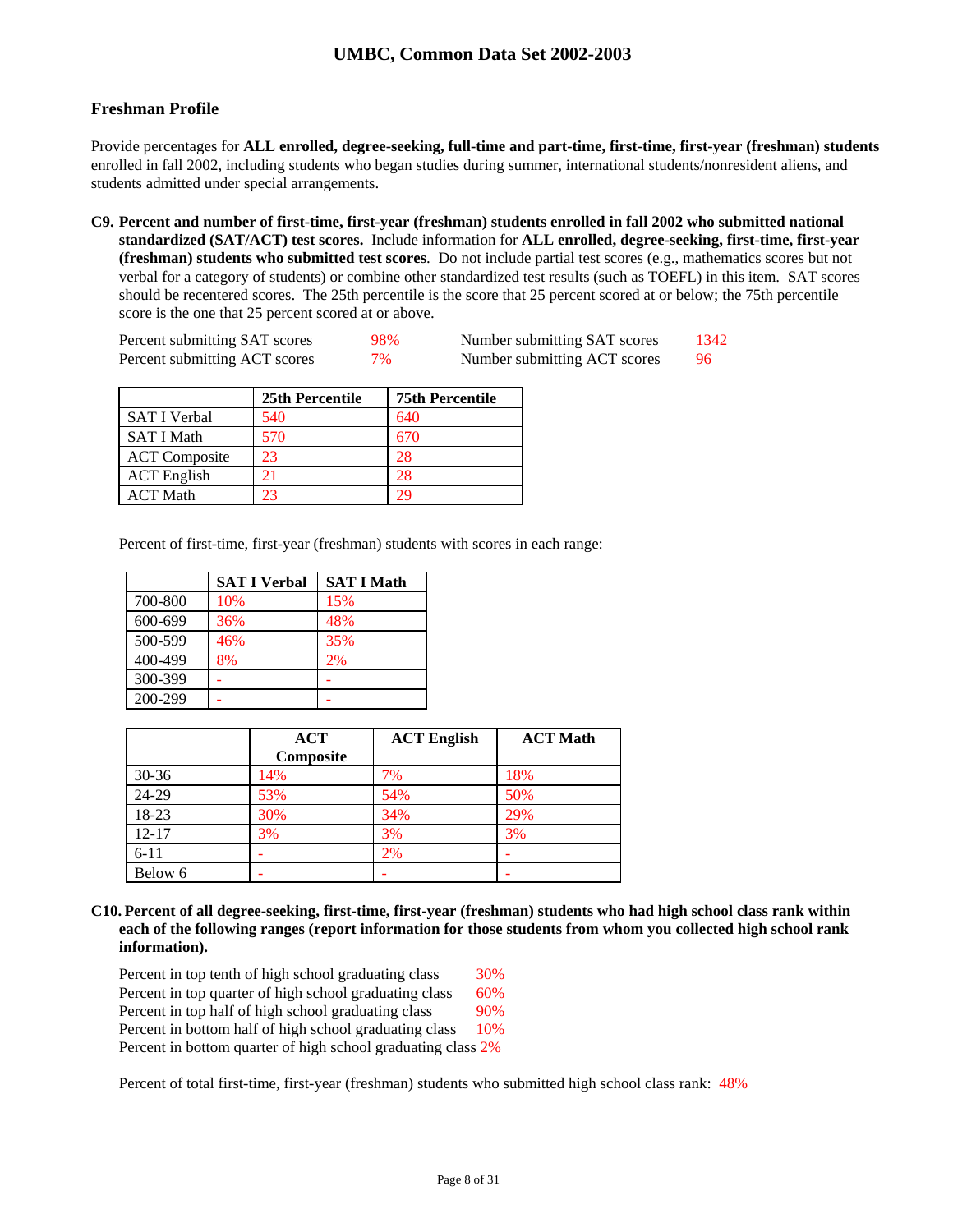**C11. Percentage of all enrolled, degree-seeking, first-time, first-year (freshman) students who had high school gradepoint averages within each of the following ranges (using 4.0 scale). Report information only for those students from whom you collected high school GPA.** 

| Percent who had GPA of 3.0 and higher    | 84%                      |
|------------------------------------------|--------------------------|
| Percent who had GPA between 2.0 and 2.99 | 16%                      |
| Percent who had GPA between 1.0 and 1.99 | $\overline{\phantom{a}}$ |
| Percent who had GPA below 1.0            |                          |

### **C12. Average high school GPA of all degree-seeking, first-time, first-year (freshman) students who submitted GPA:** 3.5

Percent of total first-time, first-year (freshman) students who submitted high school GPA: 97%

#### **Admission Policies**

### **C13. Application fee**

| Does your institution have an application fee?                                                                                      | $\boxtimes$ Yes | $\Box$ No |  |
|-------------------------------------------------------------------------------------------------------------------------------------|-----------------|-----------|--|
| Amount of application fee: \$50.00<br>Can it be waived for applicants with financial need?                                          | $\boxtimes$ Yes | $\Box$ No |  |
| C14. Application closing date                                                                                                       |                 |           |  |
| Does your institution have an application closing date?<br>Application closing date (fall): February 1<br>Priority date: November 1 | $\boxtimes$ Yes | $\Box$ No |  |

### **C15.** Are first-time, first-year students accepted for terms other than the fall?  $\boxtimes$  Yes  $\Box$  No

### **C16. Notification to applicants of admission decision sent** *(fill in one only)*

On a rolling basis beginning (date): December 1 By (date):  $\frac{ }{ }$ Other:  $\_\_$ 

#### **C17. Reply policy for admitted applicants** *(fill in one only)*

Must reply by (date): \_\_\_\_\_\_\_\_\_\_ No set date: \_ Must reply by May 1 or within 2 weeks if notified thereafter Other:

## **C18. Deferred admission:** Does your institution allow students to postpone enrollment after admission?

 $\boxtimes$  Yes  $\Box$  No

If yes, maximum period of postponement: 1 Semester

**C19. Early admission of high school students:** Does your institution allow high school students to enroll as full-time, firsttime, first-year (freshman) students one year or more before high school graduation?  $\boxtimes$  Yes  $\Box$  No

#### **C20. Common Application:** Will you accept the Common Application distributed by the National Association of

| Secondary School Principals if submitted?                 | $\boxtimes$ Yes $\Box$ No |  |
|-----------------------------------------------------------|---------------------------|--|
| If "yes," are supplemental forms required?                | $\boxtimes$ Yes $\Box$ No |  |
| Is your college a member of the Common Application Group? | $\Box$ Yes $\Box$ No      |  |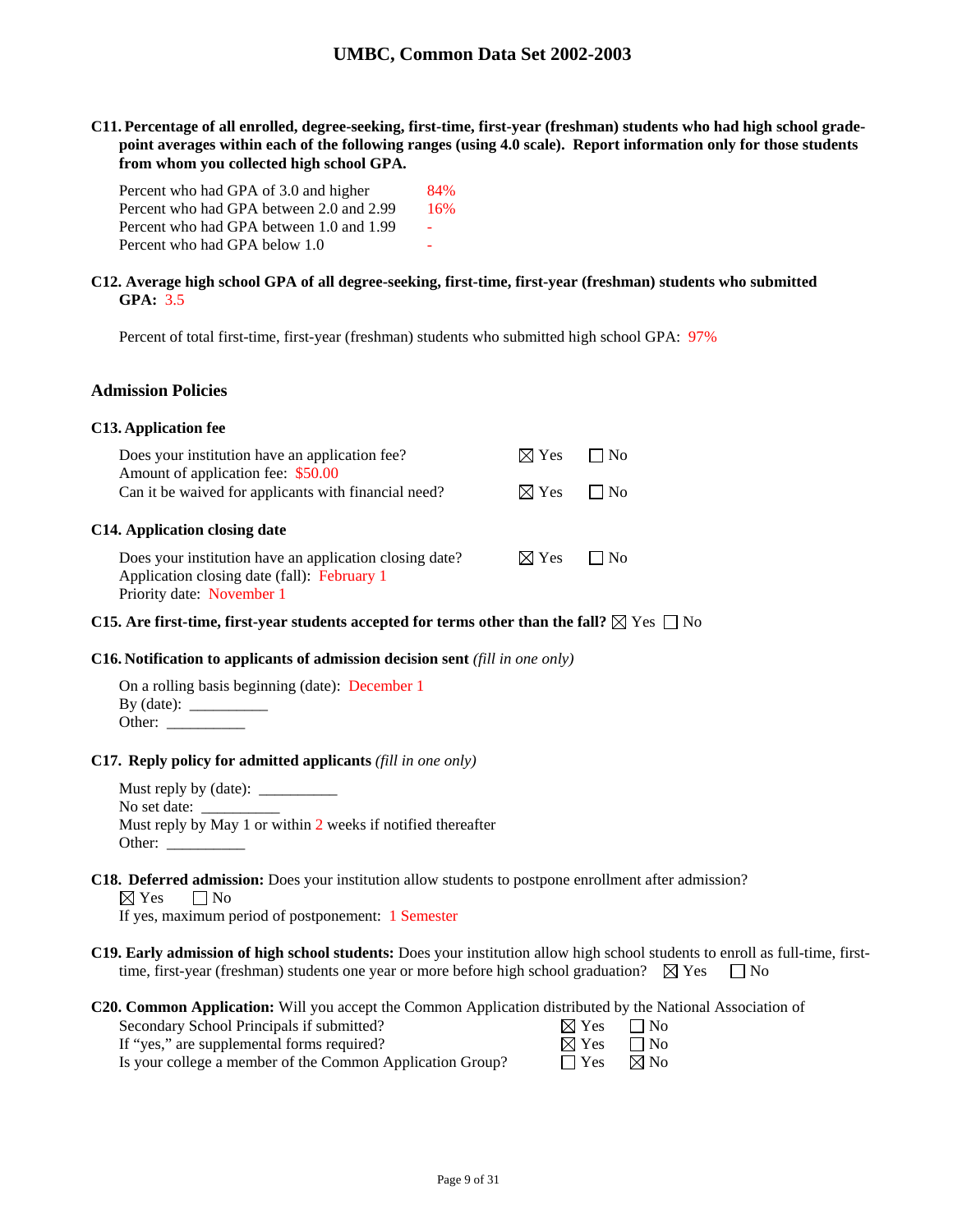### **Early Decision and Early Action Plans**

| C21. Early decision: Does your institution offer an early decision plan (an admission plan that permits students to apply and |                      |  |
|-------------------------------------------------------------------------------------------------------------------------------|----------------------|--|
| be notified of an admission decision well in advance of the regular notification date and that asks students to commit to     |                      |  |
| attending if accepted) for first-time, first-year (freshman) applicants for fall enrollment?                                  | $\Box$ Yes $\Box$ No |  |

**C22. Early action:** Do you have a nonbinding early action plan whereby students are notified of an admission decision well in advance of the regular notification date but do not have to commit to attending your college?

 $\boxtimes$  Yes  $\Box$  No

If "yes," please complete the following:

| Early action closing date      | November 1 |
|--------------------------------|------------|
| Early action notification date | December 1 |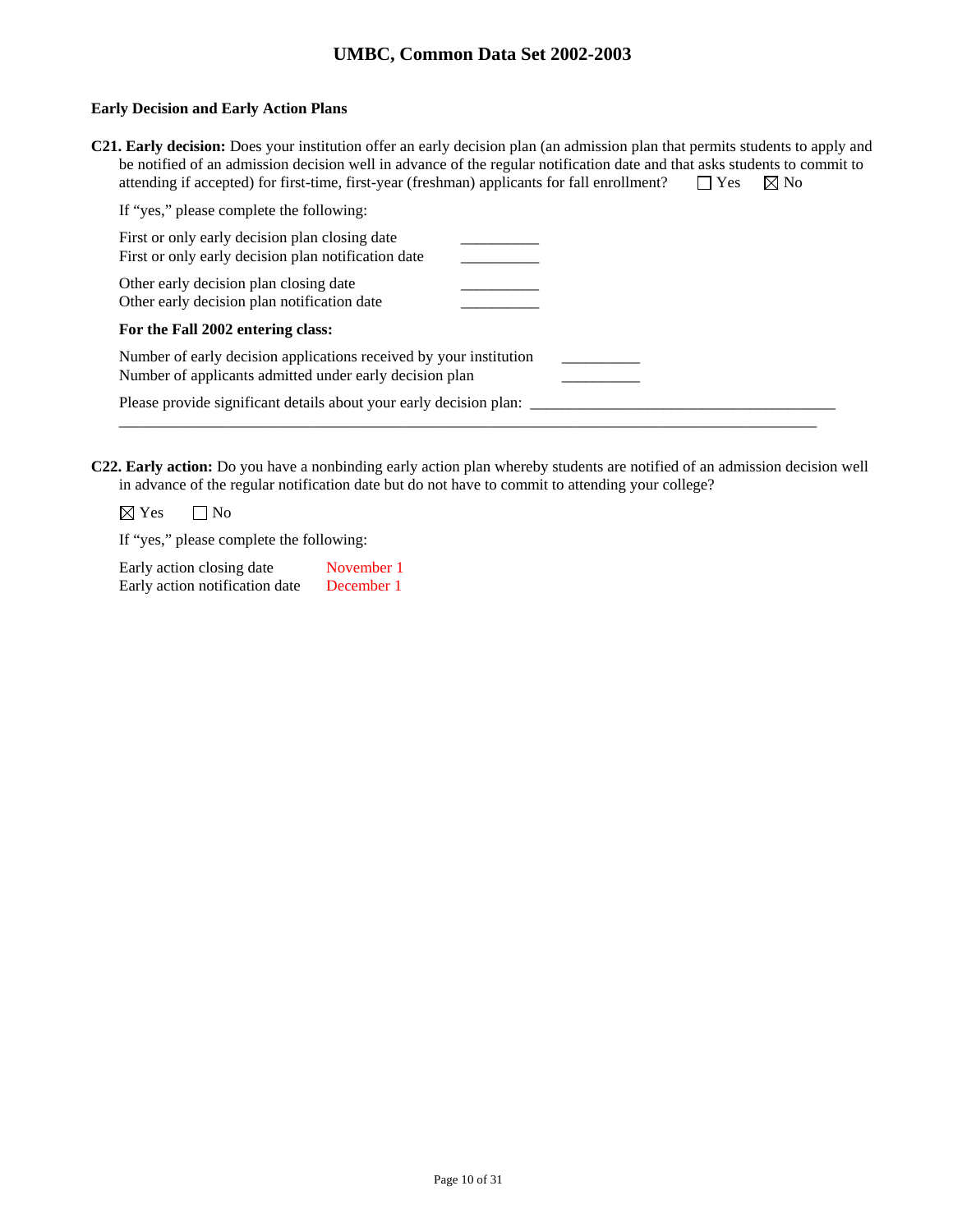## **D. TRANSFER ADMISSION**

## **Fall Applicants**

**D1.** Does your institution enroll transfer students?  $\boxtimes$  Yes  $\Box$  No (If no, please skip to Section E) If yes, may transfer students earn advanced standing credit by transferring credits earned from course work completed at other colleges/universities?  $\boxtimes$  Yes  $\Box$  No

**D2.** Provide the number of students who applied, were admitted, and enrolled as degree-seeking transfer students in fall 2002.

|       | <b>Applicants</b> | <b>Admitted Applicants</b> | <b>Enrolled Applicants</b> |
|-------|-------------------|----------------------------|----------------------------|
| Men   | 957               | 741                        | 536                        |
| Women | 1063              | 907                        | .590                       |
| Total | 2020              | 1648                       | 1133                       |

## **Application for Admission**

- **D3.** Indicate terms for which transfers may enroll:  $\boxtimes$  Fall  $\boxtimes$  Winter  $\boxtimes$  Spring  $\boxtimes$  Summer
- **D4.** Must a transfer applicant have a minimum number of credits completed or else must apply as an entering freshman?  $\boxtimes$  Yes  $\Box$  No If yes, what is the minimum number of credits and the unit of measure? 12 credits
- **D5.** Indicate all items required of transfer students to apply for admission:

|                               | <b>Required</b><br>of All | Recommended<br>of All | Recommended<br>of Some | <b>Required of</b><br><b>Some</b> | Not required |
|-------------------------------|---------------------------|-----------------------|------------------------|-----------------------------------|--------------|
| High school transcript        |                           |                       |                        | x                                 |              |
| College transcript $(s)$      |                           |                       |                        |                                   |              |
| Essay or personal statement   |                           |                       |                        |                                   |              |
| Interview                     |                           |                       |                        |                                   |              |
| Standardized test scores      |                           |                       |                        |                                   |              |
| Statement of good standing    |                           |                       |                        | x                                 |              |
| from prior institution( $s$ ) |                           |                       |                        |                                   |              |

- **D6.** If a minimum high school grade point average is required of transfer applicants, specify (on a 4.0 scale): N/A
- **D7**. If a minimum college grade point average is required of transfer applicants, specify (on a 4.0 scale): 2.0
- **D8**. List any other application requirements specific to transfer applicants:

\_\_\_\_\_\_\_\_\_\_\_\_\_\_\_\_\_\_\_\_\_\_\_\_\_\_\_\_\_\_\_\_\_\_\_\_\_\_\_\_\_\_\_\_\_\_\_\_\_\_\_\_\_\_\_\_\_\_\_\_\_\_\_\_\_\_\_\_\_\_\_\_\_\_\_\_\_\_\_\_\_\_\_\_\_\_\_\_\_\_\_ \_\_\_\_\_\_\_\_\_\_\_\_\_\_\_\_\_\_\_\_\_\_\_\_\_\_\_\_\_\_\_\_\_\_\_\_\_\_\_\_\_\_\_\_\_\_\_\_\_\_\_\_\_\_\_\_\_\_\_\_\_\_\_\_\_\_\_\_\_\_\_\_\_\_\_\_\_\_\_\_\_\_\_\_\_\_\_\_\_\_\_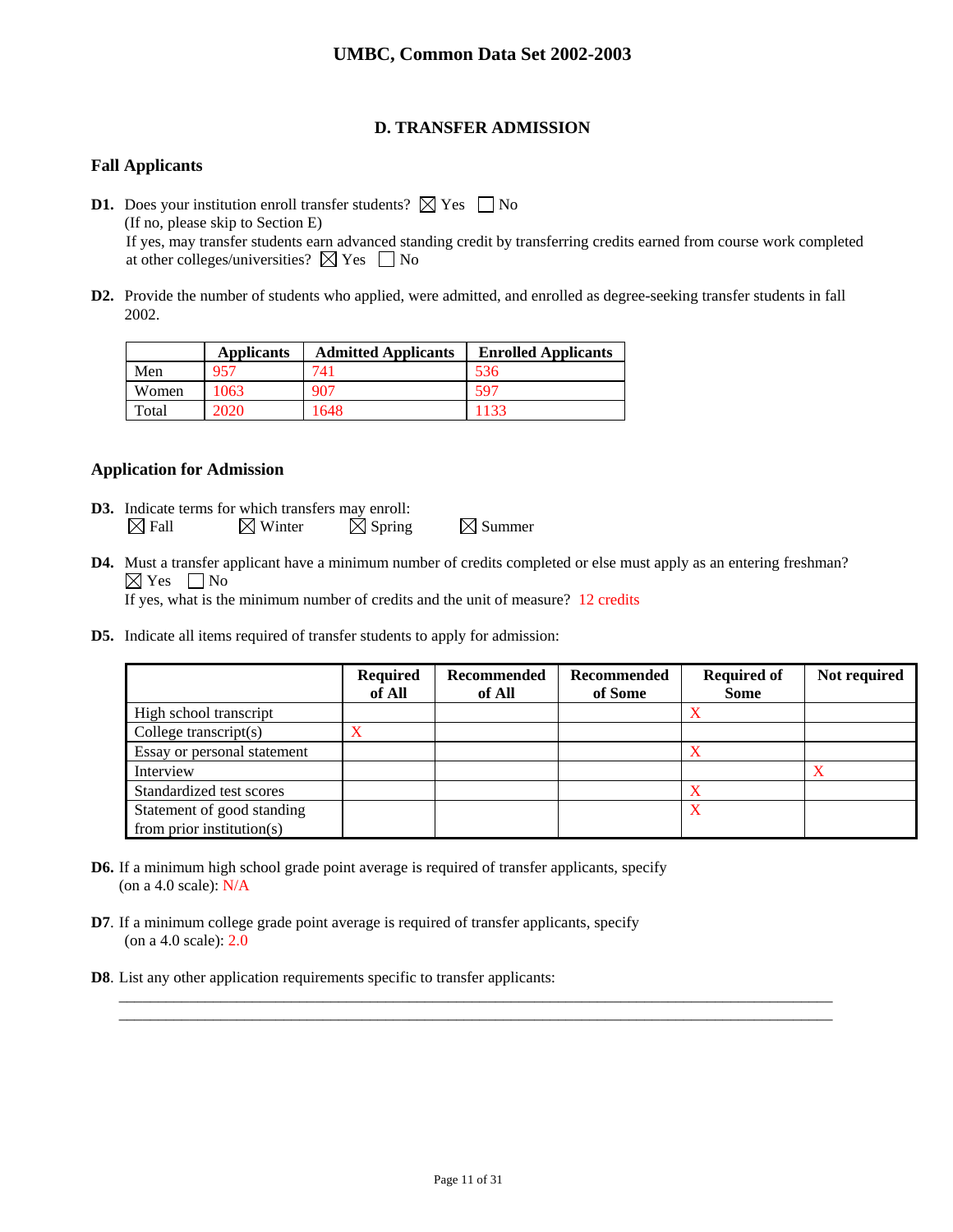**D9.** List application priority, closing, notification, and candidate reply dates for transfer students. If applications are reviewed on a continuous or rolling basis, place a check mark in the "Rolling admission" column.

|        | <b>Priority Date</b> | <b>Closing Date</b> | <b>Notification Date</b> | <b>Reply Date</b>                | <b>Rolling</b><br><b>Admission</b> |
|--------|----------------------|---------------------|--------------------------|----------------------------------|------------------------------------|
| Fall   | March 15             | May 31              |                          | May 1 or 2 weeks<br>thereafter   |                                    |
| Winter |                      |                     |                          |                                  |                                    |
| Spring | November 1           | December 1          |                          | Dec. 15 or 2<br>weeks thereafter |                                    |
| Summer |                      |                     |                          |                                  |                                    |

\_\_\_\_\_\_\_\_\_\_\_\_\_\_\_\_\_\_\_\_\_\_\_\_\_\_\_\_\_\_\_\_\_\_\_\_\_\_\_\_\_\_\_\_\_\_\_\_\_\_\_\_\_\_\_\_\_\_\_\_\_\_\_\_\_\_\_\_\_\_\_\_\_\_\_\_\_\_\_\_\_\_\_\_\_\_\_\_\_ \_\_\_\_\_\_\_\_\_\_\_\_\_\_\_\_\_\_\_\_\_\_\_\_\_\_\_\_\_\_\_\_\_\_\_\_\_\_\_\_\_\_\_\_\_\_\_\_\_\_\_\_\_\_\_\_\_\_\_\_\_\_\_\_\_\_\_\_\_\_\_\_\_\_\_\_\_\_\_\_\_\_\_\_\_\_\_\_\_

| <b>D10.</b> Does an open admission policy, if reported, apply to transfer students? $\Box$ Yes $\boxtimes$ No |  |  |  |  |
|---------------------------------------------------------------------------------------------------------------|--|--|--|--|
|---------------------------------------------------------------------------------------------------------------|--|--|--|--|

**D11**. Describe additional requirements for transfer admission, if applicable:

### **Transfer Credit Policies**

- **D12.** Report the lowest grade earned for any course that may be transferred for credit: C-
- **D13.** Maximum number of credits or courses that may be transferred from a two-year institution: Number 60 Unit type semester hours
- **D14**. Maximum number of credits or courses that may be transferred from a four-year institution: Number 90 Unit type semester hours
- **D15.** Minimum number of credits that transfers must complete at your institution to earn an associate degree: N/A
- **D16.** Minimum number of credits that transfers must complete at your institution to earn a bachelor's degree: 30

\_\_\_\_\_\_\_\_\_\_\_\_\_\_\_\_\_\_\_\_\_\_\_\_\_\_\_\_\_\_\_\_\_\_\_\_\_\_\_\_\_\_\_\_\_\_\_\_\_\_\_\_\_\_\_\_\_\_\_\_\_\_\_\_\_\_\_\_\_\_\_\_\_\_\_\_\_\_\_\_\_\_\_\_\_\_\_\_\_ \_\_\_\_\_\_\_\_\_\_\_\_\_\_\_\_\_\_\_\_\_\_\_\_\_\_\_\_\_\_\_\_\_\_\_\_\_\_\_\_\_\_\_\_\_\_\_\_\_\_\_\_\_\_\_\_\_\_\_\_\_\_\_\_\_\_\_\_\_\_\_\_\_\_\_\_\_\_\_\_\_\_\_\_\_\_\_\_\_

**D17.** Describe other transfer credit policies: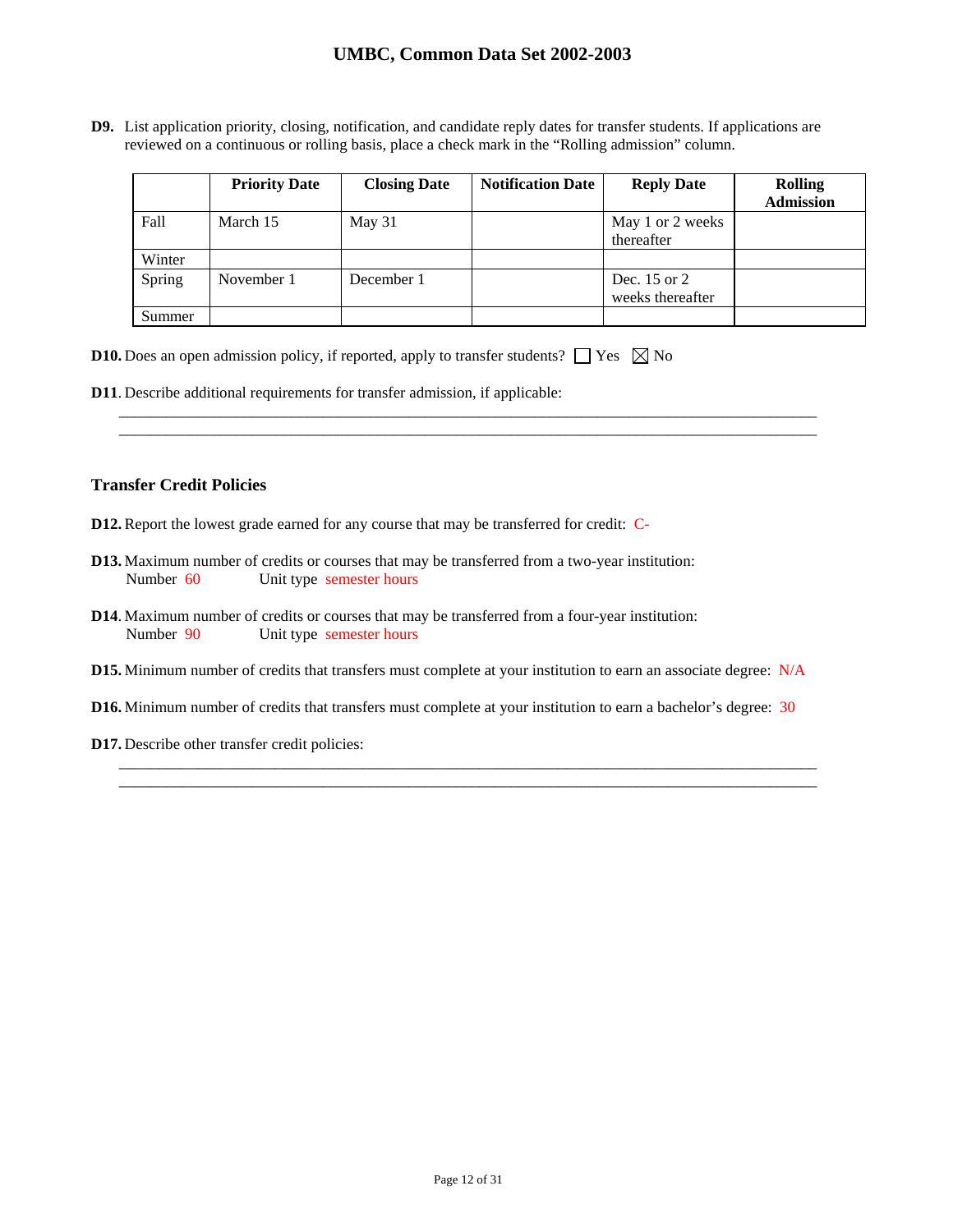## **E. ACADEMIC OFFERINGS AND POLICIES**

**E1. Special study options:** Identify those programs available at your institution. Refer to the glossary for definitions.

- $\Box$  Accelerated program  $\boxtimes$  Honors program  $\boxtimes$  Cooperative (work-study) program  $\boxtimes$  Independent study
- $\boxtimes$  Cross-registration  $\boxtimes$  Internships
- 
- 
- 
- $\boxtimes$  English as a Second Language (ESL)
- Exchange student program (domestic)  $\Box$  Weekend college
- External degree program
- □ Other (specify):
- $\boxtimes$  Distance learning  $\boxtimes$  Liberal arts/career combination  $\boxtimes$  Double major  $\boxtimes$  Student-designed major Dual enrollment<br>
English as a Second Language (ESL)  $\boxtimes$  Teacher certification program
	-

## **E2. Has been removed from the CDS.**

**E3. Areas in which all or most students are required to complete some course work prior to graduation:** 

- $\boxtimes$  Arts/fine arts  $\boxtimes$  Humanities  $\Box$  Computer literacy  $\boxtimes$  Mathematics  $\boxtimes$  English (including composition)  $\Box$  Philosophy  $\Box$  History  $\boxtimes$  Social science
- Other (describe):
- 
- 
- $\boxtimes$  Foreign languages  $\boxtimes$  Sciences (biological or physical)
	-

## **Library Collections**

Report the number of holdings. Refer to the IPEDS 2000 Academic Libraries Survey, Section D "Library Collections, FY 2000", lines 26-30, column 2 for corresponding equivalents.

- **E4.** Books, serial backfiles, and other materials including government documents (paper titles--line 27) that are accessible through the library's catalog: 749618
- **E5**. Current serial subscriptions in paper and microform--not electronic--including government documents (line 29): 4282
- **E6.** Microforms (units--line 28): 1036790
- **E7.** Audiovisual materials (units--line 30): 39007

## **F. STUDENT LIFE**

### **F1. Percentages of first-time, first-year (freshman) students and all degree-seeking undergraduates enrolled in fall 2002 who fit the following categories:**

|                                                                              | First-time, first-year | Undergraduates |
|------------------------------------------------------------------------------|------------------------|----------------|
|                                                                              | (freshman) students    |                |
| Percent who are from out of state (exclude international/nonresident aliens) | 11%                    | 8%             |
| Percent of men who join fraternities                                         | 4%                     | 3%             |
| Percent of women who join sororities                                         | 4%                     | 3%             |
| Percent who live in college-owned, -operated, or -affiliated housing         | 74%                    | 33%            |
| Percent who live off campus or commute                                       | 26%                    | 67%            |
| Percent of students age 25 and older                                         | $0\%$                  | 17%            |
| Average age of full-time students                                            | 18                     | 21             |
| Average age of all students (full- and part-time)                            | 18                     | 23             |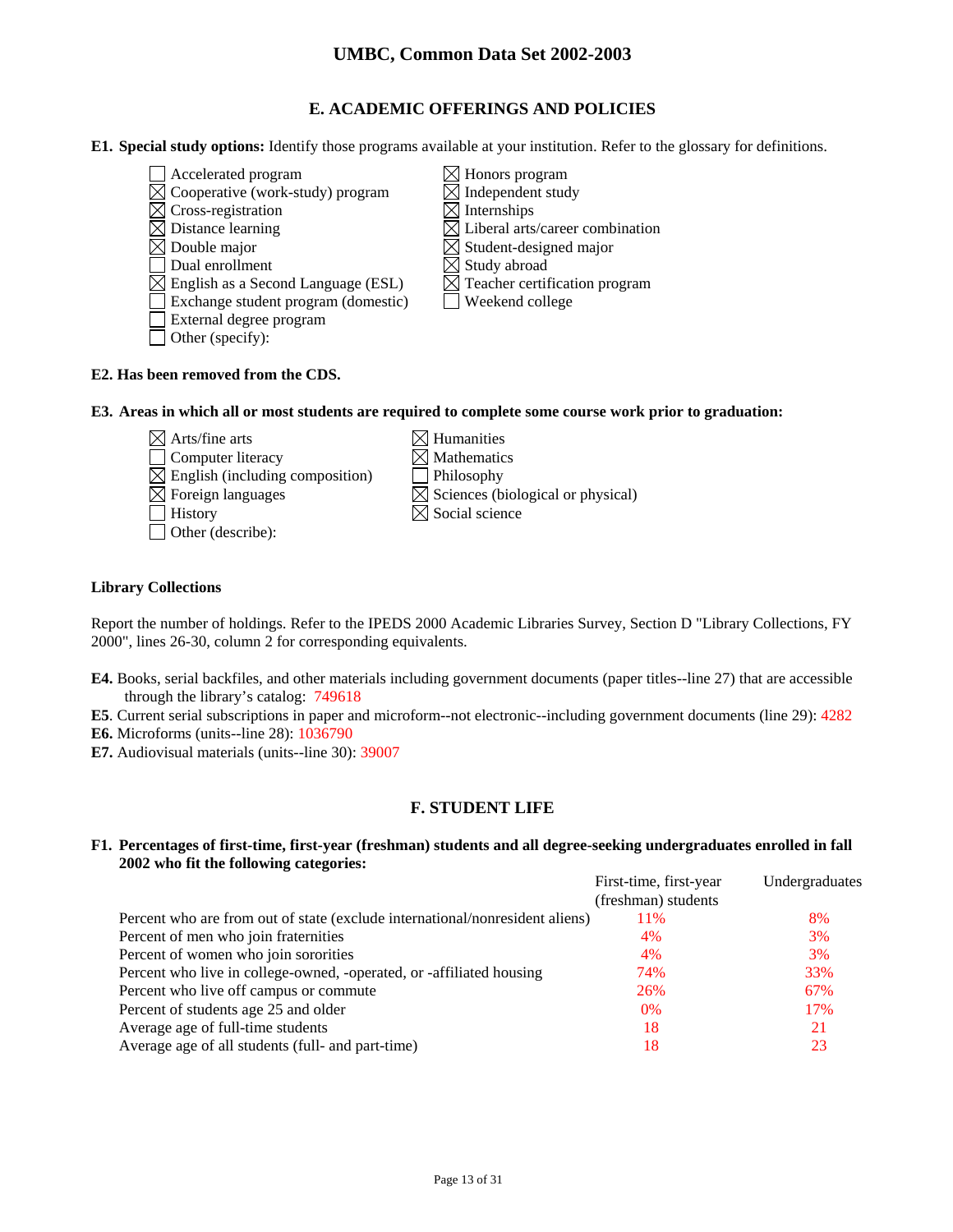## **F2. Activities offered** Identify those programs available at your institution.

| $\boxtimes$ Choral groups     | $\Box$ Marching band        | $\boxtimes$ Student government       |
|-------------------------------|-----------------------------|--------------------------------------|
| $\boxtimes$ Concert band      | $\boxtimes$ Music ensembles | $\boxtimes$ Student newspaper        |
| $\boxtimes$ Dance             | $\boxtimes$ Musical theater | $\boxtimes$ Student-run film society |
| $\boxtimes$ Drama/theater     | $\boxtimes$ Opera           | $\boxtimes$ Symphony orchestra       |
| $\boxtimes$ Jazz band         | $\boxtimes$ Pep band        | $\boxtimes$ Television station       |
| $\boxtimes$ Literary magazine | $\boxtimes$ Radio station   | $\Box$ Yearbook                      |

**F3. ROTC** (program offered in cooperation with Reserve Officers' Training Corps)

Apartments for married students  $\Box$  Cooperative housing

Other housing options (specify): same sex floors, honors floors

Apartments for single students

| Army ROTC is offered:                                                                                                        |
|------------------------------------------------------------------------------------------------------------------------------|
| On campus                                                                                                                    |
| $\boxtimes$ At cooperating institution (name): John's Hopkins                                                                |
|                                                                                                                              |
| Naval ROTC is offered:                                                                                                       |
| On campus                                                                                                                    |
| At cooperating institution (name):                                                                                           |
|                                                                                                                              |
| Air Force ROTC is offered:                                                                                                   |
| On campus                                                                                                                    |
| $\boxtimes$ At cooperating institution (name): John's Hopkins                                                                |
|                                                                                                                              |
| <b>F4. Housing:</b> Check all types of college-owned, -operated, or -affiliated housing available for undergraduates at your |
| institution.                                                                                                                 |
|                                                                                                                              |
| $\times$ Coed dorms<br>Special housing for disabled students                                                                 |
| Special housing for international students<br>Men's dorms                                                                    |
| Fraternity/sorority housing<br>Women's dorms                                                                                 |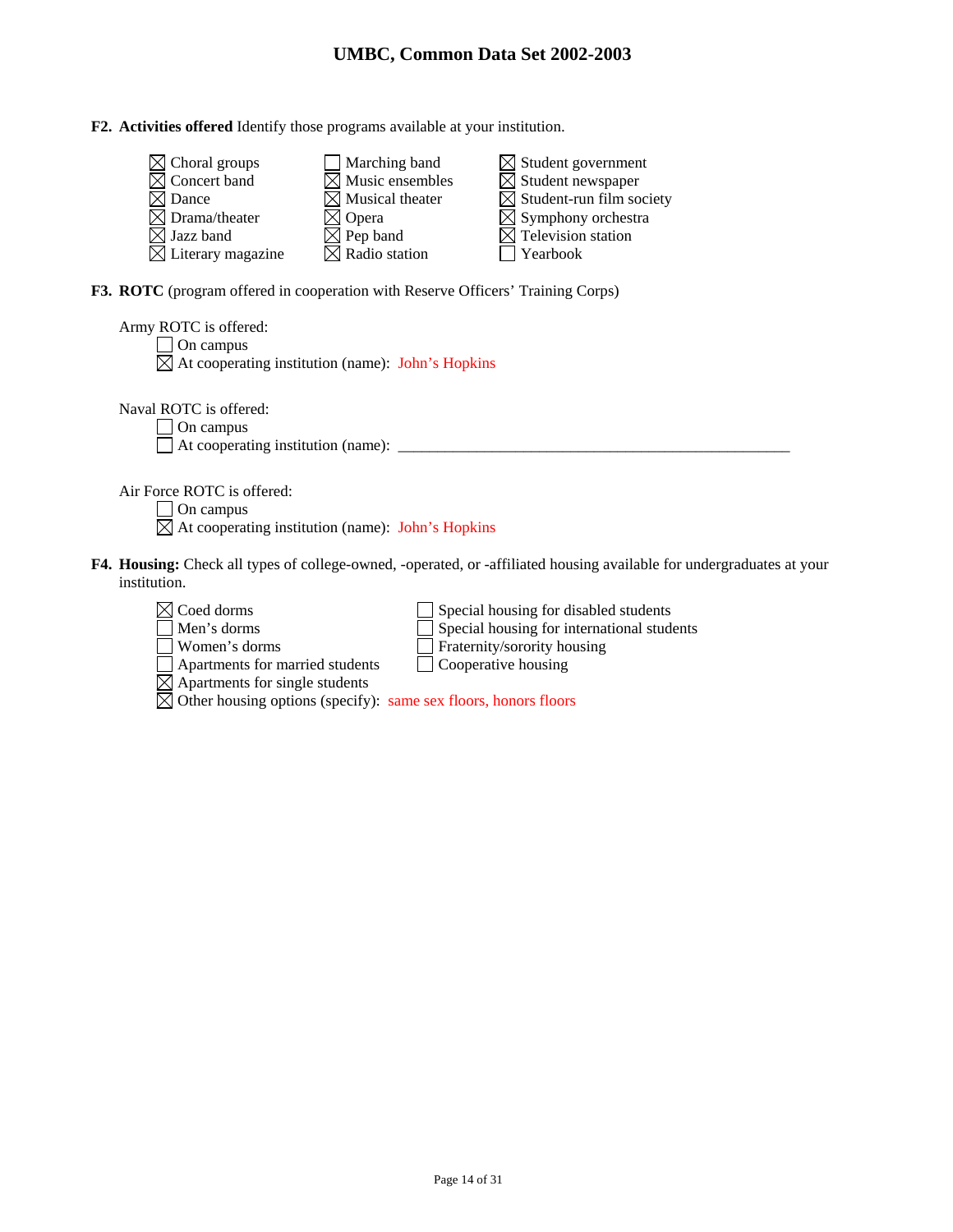## **G. ANNUAL EXPENSES**

### **Provide 2003-2004 academic year costs for the following categories that are applicable to your institution.**

 $\Box$  Check here if your institution's 2003-2004 academic year costs are not available at this time and provide an approximate date (i.e., month/day) when your institution's final 2003-2004 academic year costs will be available:

### **G1. Undergraduate full-time tuition, required fees, room and board**

List the typical tuition, required fees, and room and board for a full-time undergraduate student for the FULL 2003-2004 academic year (30 semester hours or 45 quarter hours for institutions that derive annual tuition by multiplying credit hour cost by number of credits). A full academic year refers to the period of time generally extending from September to June; usually equated to two semesters, two trimesters, three quarters, or the period covered by a four-one-four plan. Room and board is defined as double occupancy and 19 meals per week or the maximum meal plan. **Required fees** include only charges that all full-time students must pay that are *not* included in tuition (e.g., registration, health, or activity fees.) Do *not* include optional fees (e.g., parking, laboratory use).

|                              | <b>FIRST-YEAR</b> | <b>UNDERGRADUATES</b> |
|------------------------------|-------------------|-----------------------|
| <b>PRIVATE INSTITUTIONS:</b> |                   |                       |
|                              |                   |                       |
| <b>PUBLIC INSTITUTIONS</b>   |                   | \$5,570               |
| In-district:                 |                   |                       |
|                              |                   | \$5,570               |
| In-state (out-of-district):  |                   |                       |
|                              |                   | \$12,472              |
| Out-of-state:                |                   |                       |
| <b>NONRESIDENT ALIENS:</b>   |                   | \$12,472              |
|                              |                   |                       |
| <b>REQUIRED FEES:</b>        |                   | \$1,818               |
|                              |                   |                       |
|                              |                   |                       |
| <b>ROOM AND BOARD:</b>       |                   |                       |
| (on-campus)                  |                   |                       |
| <b>ROOM ONLY:</b>            |                   | \$4,700               |
| (on-campus)                  |                   |                       |
| <b>BOARD ONLY:</b>           |                   | \$2,830               |
| (on-campus meal plan)        |                   |                       |

Comprehensive tuition and room and board fee (if your college cannot provide separate tuition and room and board fees):

Other: \_\_\_\_\_\_\_\_\_\_\_\_\_\_\_\_\_\_\_\_\_\_\_\_\_\_\_\_\_\_\_\_\_\_\_\_\_\_\_\_\_\_\_\_\_\_\_\_\_\_\_\_\_\_\_\_\_\_\_\_\_\_\_\_\_\_\_\_\_\_\_\_\_\_\_\_\_\_\_\_\_\_\_\_\_

#### **G2. Number of credits per term a student can take for the stated full-time tuition** 12 minimum maximum

**G3. Do tuition and fees vary by year of study (e.g., sophomore, junior, senior)?**  $\Box$  Yes  $\Box$  No

**G4. If tuition and fees vary by undergraduate instructional program, describe briefly:**

## **G5. Provide the estimated expenses for a typical full-time undergraduate student:**

|                     | <b>Residents</b> | <b>Commuters</b><br>(living at home) | <b>Commuters</b><br>(not living at<br>home) |
|---------------------|------------------|--------------------------------------|---------------------------------------------|
| Books and supplies: | \$800            | \$800                                | \$800                                       |
| Room only:          |                  |                                      | \$7,639                                     |
| Board only:         |                  | \$3,113                              | \$3,113                                     |
| Transportation:     | \$572            | \$2,382                              | \$2,382                                     |
| Other expenses:     | \$1,377          | \$1,377                              | \$1,377                                     |

 $\mathcal{L}_\text{max}$  , and the set of the set of the set of the set of the set of the set of the set of the set of the set of the set of the set of the set of the set of the set of the set of the set of the set of the set of the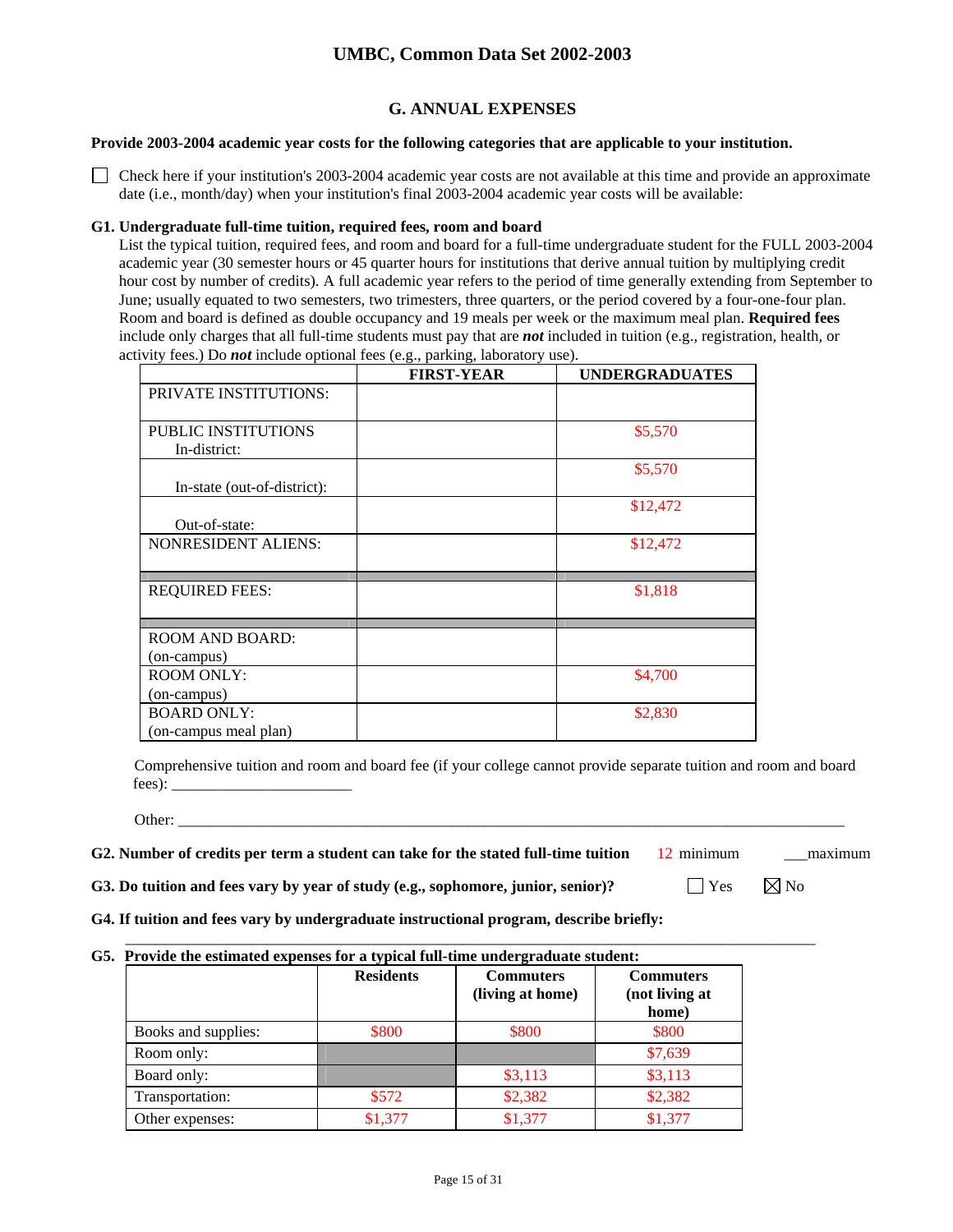## **G6. Undergraduate per-credit-hour charges:**

| <b>PRIVATE INSTITUTIONS:</b>               |  |
|--------------------------------------------|--|
| <b>PUBLIC INSTITUTIONS</b><br>In-district: |  |
| In-state (out-of-district):                |  |
| Out-of-state:                              |  |
| <b>NONRESIDENT ALIENS:</b>                 |  |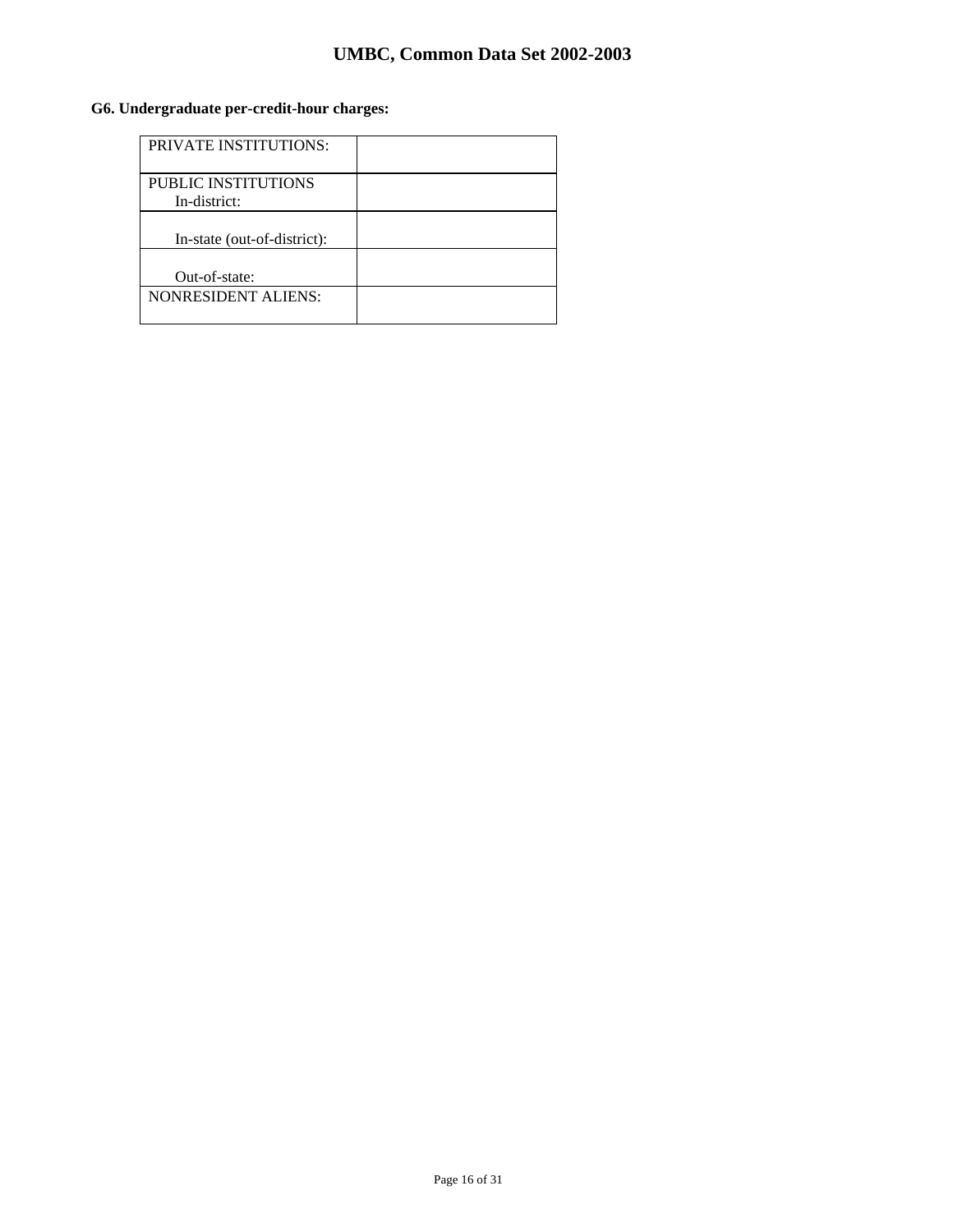## **H. FINANCIAL AID**

### **Aid Awarded to Enrolled Undergraduates**

**H1.** Enter total dollar amounts **awarded** to full-time and less than full-time degree-seeking undergraduates **(using the same cohort reported in CDS Question B1, "total degree-seeking" undergraduates)** in the following categories. (Note: If the data being reported are final figures for the 2001-2002 academic year (see the next item below), use the 2001-2002 academic year's CDS Question B1 cohort.) Include aid awarded to international students (i.e., those not qualifying for federal aid). **Aid that is non-need-based but that was used to meet need should be reported in the need-based aid column. (For a suggested order of precedence in assigning categories of aid to cover need, see the entry for "nonneed-based gift aid" on the last page of the definitions section.)** 

Indicate the academic year for which data are reported for **items H1**, **H2**, **H2A**, and **H6** below: 2002-2003 estimated or  $\boxtimes$  2001-2002 final

|                                                                                                                                                                                              | Need-based            | Non-need-based     |
|----------------------------------------------------------------------------------------------------------------------------------------------------------------------------------------------|-----------------------|--------------------|
|                                                                                                                                                                                              | (Include non-need-    | (Exclude non-need- |
|                                                                                                                                                                                              | based aid use to meet | based aid use to   |
|                                                                                                                                                                                              | need.)                | meet need.)        |
|                                                                                                                                                                                              | \$                    | \$                 |
| Scholarships/Grants                                                                                                                                                                          |                       |                    |
| Federal                                                                                                                                                                                      | 5778806               | 532288             |
| <b>State</b>                                                                                                                                                                                 | 3169850               | 1963918            |
| Institutional (endowment, alumni, or<br>other institutional awards) and external<br>funds awarded by the college excluding<br>athletic aid and tuition waivers (which are<br>reported below) | 792391                | 9800124            |
| Scholarships/grants from external sources<br>(e.g., Kiwanis, National Merit) not<br>awarded by the college                                                                                   | N/A                   | 1383061            |
| <b>Total Scholarships/Grants</b>                                                                                                                                                             | 9741047               | 13679391           |
| Self-Help                                                                                                                                                                                    |                       |                    |
| Student loans from all sources (excluding<br>parent loans)                                                                                                                                   | 11396992              | 8914830            |
| Federal Work-Study                                                                                                                                                                           | 137353                |                    |
| State and other work-study/<br>employment                                                                                                                                                    | N/A                   | N/A                |
| <b>Total Self-Help</b>                                                                                                                                                                       | 11534345              | 8914830            |
| <b>Parent Loans</b>                                                                                                                                                                          | N/A                   | 4604462            |
| <b>Tuition Waivers</b>                                                                                                                                                                       | N/A                   | 892289             |
| <b>Athletic Awards</b>                                                                                                                                                                       | N/A                   | 2341058            |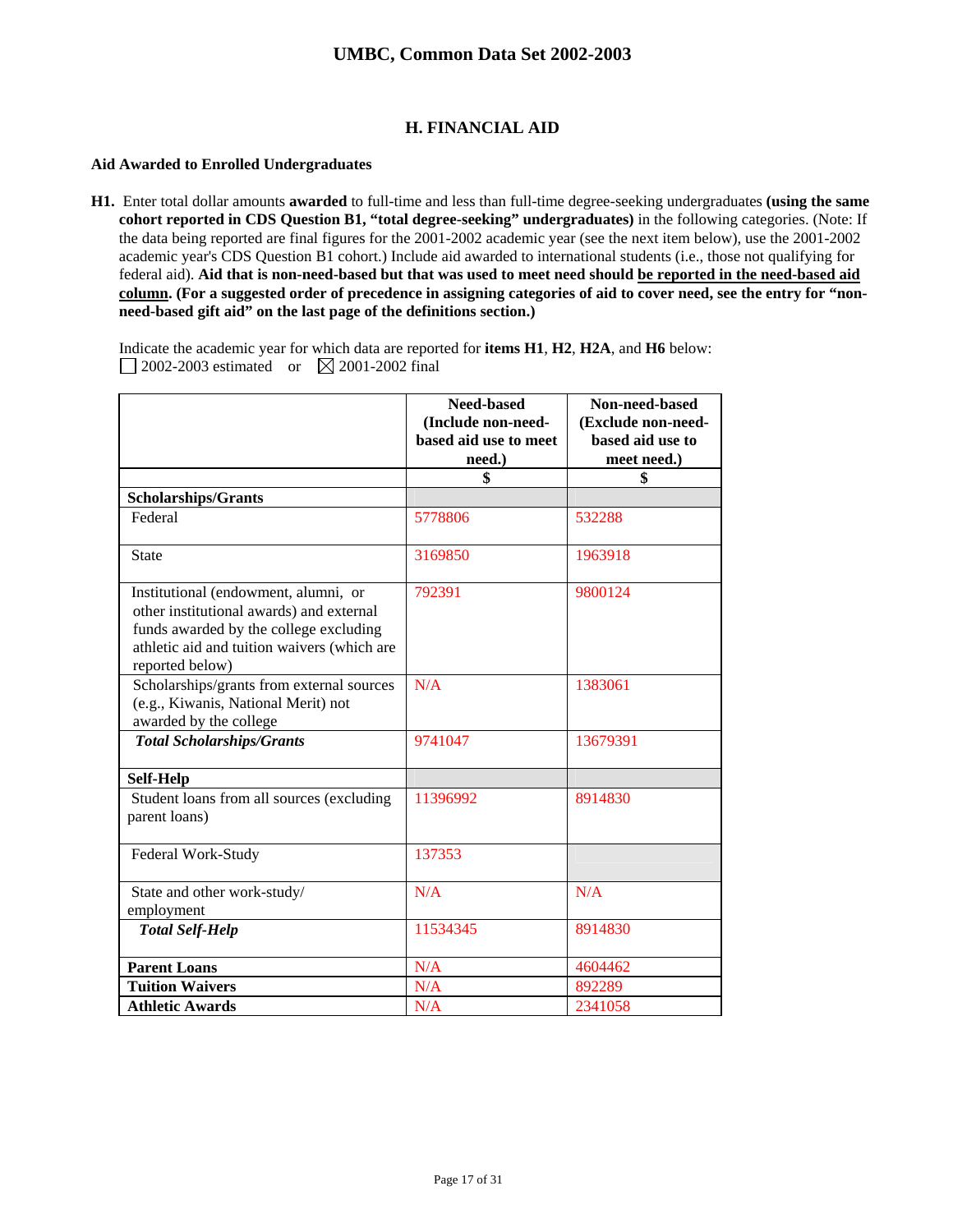**H2. Number of Enrolled Students Receiving Aid:** List the number of degree-seeking full-time and less-than-full-time undergraduates who applied for and received financial aid. **Aid that is non-need-based but that was used to meet need should be counted as need-based aid.** Numbers should reflect the cohort receiving the dollars reported in H1. Note: In the chart below, students may be counted in more than one row, and full-time freshmen should also be counted as full-time undergraduates.

|                |                                                                                                                                                                                                                              | <b>First-time</b><br><b>Full-time</b> | <b>Full-time</b><br>Undergrad | <b>Less Than</b><br><b>Full-time</b> |
|----------------|------------------------------------------------------------------------------------------------------------------------------------------------------------------------------------------------------------------------------|---------------------------------------|-------------------------------|--------------------------------------|
|                |                                                                                                                                                                                                                              | Freshmen                              | (Incl. Fresh)                 | Undergrad                            |
| a)             | Number of degree-seeking undergraduate students (CDS Item B1 if<br>reporting on Fall 2002 cohort)                                                                                                                            | 1333                                  | 7544                          | 1548                                 |
| b)             | Number of students in line a who were financial aid applicants (include<br>applicants for all types of aid)                                                                                                                  | 1066                                  | 6035                          | 1238                                 |
| $\mathbf{c}$   | Number of students in line <b>b</b> who were determined to have financial need                                                                                                                                               | 878                                   | 5063                          | 1027                                 |
| $\rm d$        | Number of students in line c who received any financial aid                                                                                                                                                                  | 708                                   | 4050                          | 821                                  |
| e)             | Number of students in line <b>d</b> who received any need-based gift aid                                                                                                                                                     | 361                                   | 2232                          | 418                                  |
| f)             | Number of students in line d who received any need-based self-help aid                                                                                                                                                       | 599                                   | 3527                          | 705                                  |
| g)             | Number of students in line <b>d</b> who received any non-need-based gift aid                                                                                                                                                 | 358                                   | 1653                          | 446                                  |
| h)             | Number of students in line d whose need was fully met (exclude PLUS<br>loans, unsubsidized loans, and private alternative loans)                                                                                             | 509                                   | 3645                          | 739                                  |
| $\mathbf{i}$   | On average, the percentage of need that was met of students who<br>received any need-based aid. Exclude any resources that were awarded to<br>replace EFC (PLUS loans, unsubsidized loans, and private alternative<br>loans) | 61%                                   | 61%                           | 49%                                  |
| $\ddot{1}$     | The average financial aid package of those in line d. Exclude any<br>resources that were awarded to replace EFC (PLUS loans, unsubsidized<br>loans, and private alternative loans)                                           | \$6212                                | \$6212                        | \$4500                               |
| $\bf k$        | Average need-based gift award of those in line e                                                                                                                                                                             | \$2925                                | \$3570                        | \$1575                               |
| $\overline{1}$ | Average need-based self-help award (excluding PLUS loans,<br>unsubsidized loans, and private alternative loans) of those in line f                                                                                           | \$2933                                | \$4809                        | \$4135                               |
| m)             | Average need-based loan (excluding PLUS loans, unsubsidized loans,<br>and private alternative loans) of those in line f who received a need-<br>based loan                                                                   | \$2566                                | \$4277                        | \$3600                               |

**H2A. Number of Enrolled Students Receiving Non-need-based Grants and Scholarships:** List the number of degreeseeking full-time and less-than-full-time undergraduates who had no financial need and who received non-need-based gift aid. Numbers should reflect the cohort receiving the dollars reported in H1. Note: In the chart below, students may be counted in more than one row, and full-time freshmen should also be counted as full-time undergraduates.

|          |                                                                            | <b>First-time</b> | <b>Full-time</b> | <b>Less Than</b> |
|----------|----------------------------------------------------------------------------|-------------------|------------------|------------------|
|          |                                                                            | <b>Full-time</b>  | Undergrad        | <b>Full-time</b> |
|          |                                                                            | Freshmen          | (Incl. Fresh)    | Undergrad        |
| n)       | Number of students in line a who had no financial need and who             | 227               | 1747             | 364              |
|          | received non-need-based gift aid (exclude those receiving athletic awards  |                   |                  |                  |
|          | and tuition benefits)                                                      |                   |                  |                  |
| $\Omega$ | Average dollar amount of non-need-based gift aid awarded to students in    |                   |                  |                  |
|          | line <b>n</b>                                                              | \$6021            | \$6021           | \$4756           |
| p)       | Number of students in line <b>a</b> who received a non-need-based athletic | 92                | 290              | 40               |
|          | grant or scholarship                                                       |                   |                  |                  |
| q)       | Average dollar amount of non-need-based athletic grants and                |                   |                  |                  |
|          | scholarships awarded to students in line <b>p</b>                          | \$8072            | \$8072           | \$3148           |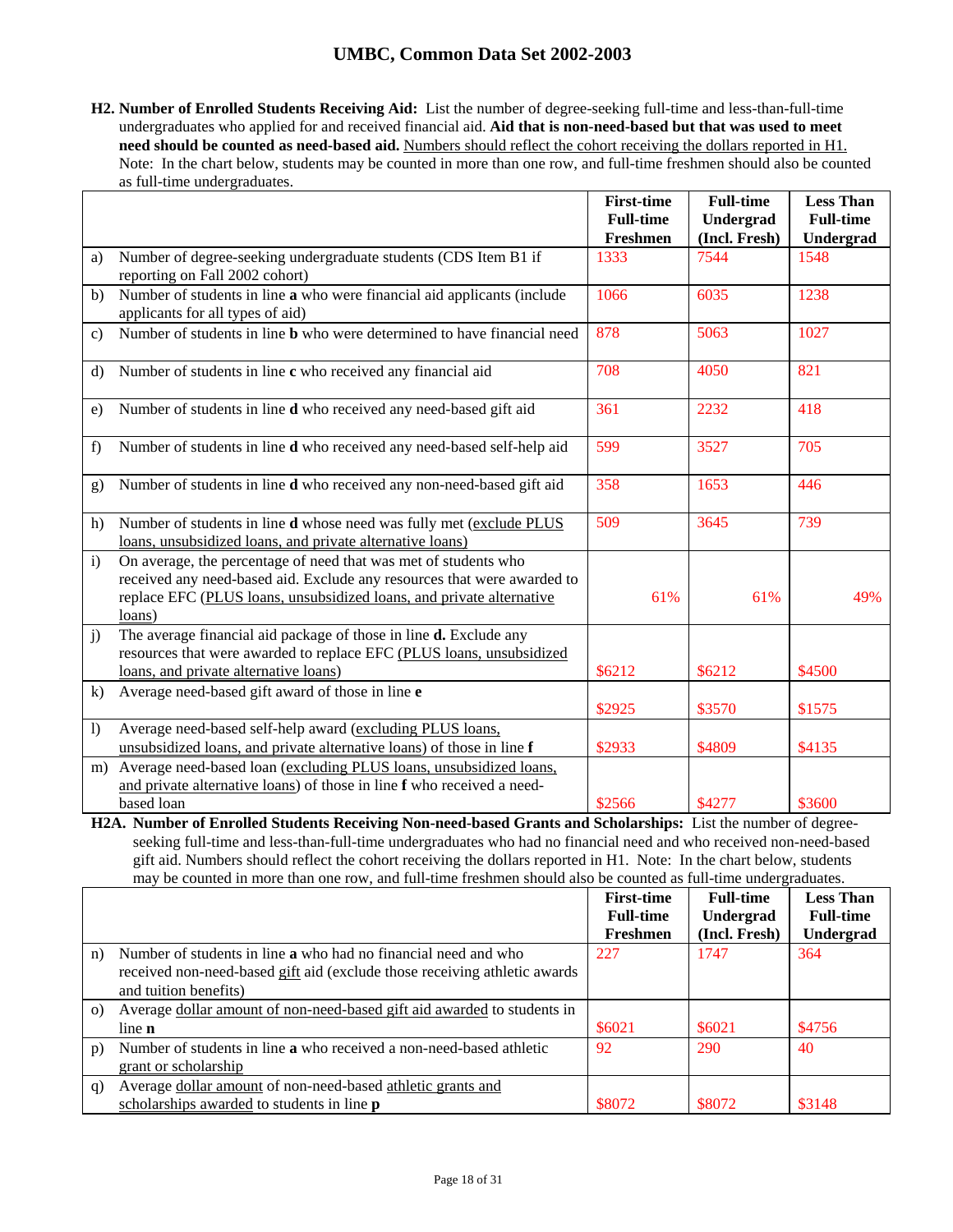**H3:** Which needs-analysis methodology does your institution use in awarding institutional aid?

- X Federal methodology (FM)
- \_\_\_ Institutional methodology (IM)
- \_\_\_ Both FM and IM
- **H4.** Percent of the 2002 undergraduate class who graduated between July 1, 2001 and June 30, 2002 and borrowed through any loan programs (federal, state, subsidized, unsubsidized, private, etc.; exclude parent loans). Include only students who borrowed while enrolled at your institution. 32%
- **H5.** Average per-borrower cumulative undergraduate indebtedness of those in line H4. Do not include money borrowed at other institutions: \$14500

**Aid to Undergraduate Degree-seeking Nonresident Aliens** (Note: Report numbers and dollar amounts for the same academic year checked in item H1.)

**H6.** Indicate your institution's policy regarding financial aid for undergraduate degree-seeking nonresident aliens:

College-administered need-based financial aid is available

⊠

College-administered non-need-based financial aid is available

College-administered financial aid is not available

If college-administered financial aid is available for undergraduate degree-seeking nonresident aliens, provide the number of undergraduate degree-seeking nonresident aliens who received need-based or non-need-based aid:

Average dollar amount awarded to undergraduate degree-seeking nonresident aliens: \$

Total dollar amount of financial aid from all sources awarded to all undergraduate degree-seeking nonresident aliens:  $\mathcal{S}$ 

### **Process for First-Year/Freshman Students**

**H7.** Check off all financial aid forms domestic first-year (freshman) financial aid applicants must submit:

| <b>FAFSA</b>                                         |
|------------------------------------------------------|
| Institution's own financial aid form                 |
| <b>CSS/Financial Aid PROFILE</b>                     |
| State aid form                                       |
| Noncustodial (Divorced/Separated) Parent's Statement |
| Business/Farm Supplement                             |
| Other:                                               |

**H8.** Check off all financial aid forms nonresident alien first-year financial aid applicants must submit:

| Institution's own financial aid form        |
|---------------------------------------------|
| CSS/Financial Aid PROFILE                   |
| Foreign Student's Financial Aid Application |
| Foreign Student's Certification of Finances |
| Other:                                      |

**H9.** Indicate filing dates for first-year (freshman) students:

Priority date for filing required financial aid forms: March 1 Deadline for filing required financial aid forms: No deadline for filing required forms (applications processed on a rolling basis): \_\_\_\_\_\_\_\_\_\_\_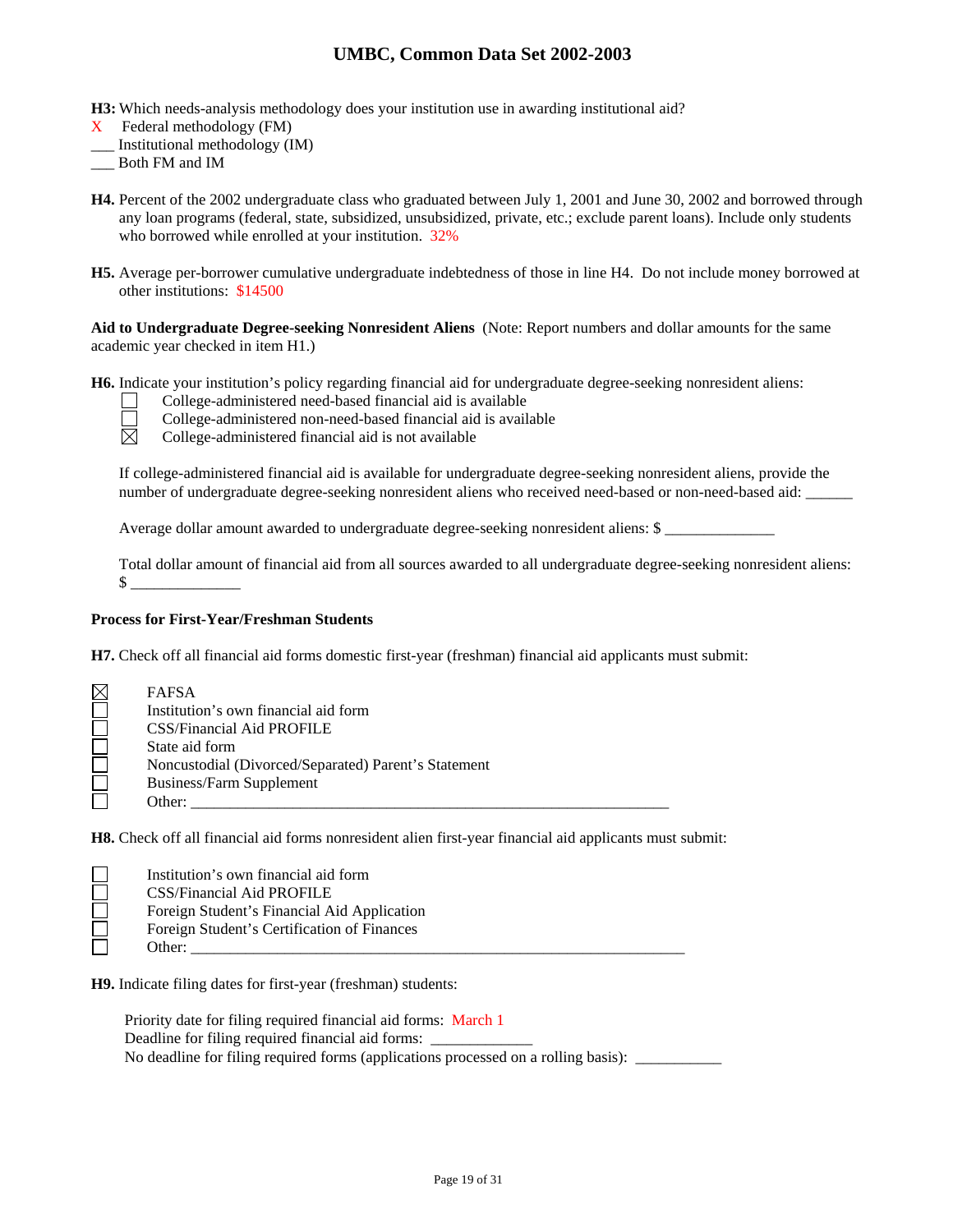**H10.** Indicate notification dates for first-year (freshman) students (answer a or b):

- a.) Students notified on or about (date): \_\_\_\_\_\_\_\_\_\_\_\_\_
- b.) Students notified on a rolling basis: yes If yes, starting date: March 15

### **H11.** Indicate reply dates:

Students must reply by (date): none or within \_\_\_\_\_\_\_ weeks of notification.

### **Types of Aid Available**

Please check off all types of aid available to undergraduates at your institution:

**H12.** Loans

| FEDERAL DIRECT STUDENT LOAN PROGRAM (DIRECT LOAN)<br>Direct Subsidized Stafford Loans<br>Direct Unsubsidized Stafford Loans<br>Direct PLUS Loans                     |
|----------------------------------------------------------------------------------------------------------------------------------------------------------------------|
| FEDERAL FAMILY EDUCATION LOAN PROGRAM (FFEL)<br>FFEL Subsidized Stafford Loans<br>FFEL Unsubsidized Stafford Loans<br><b>FFEL PLUS Loans</b>                         |
| Federal Perkins Loans<br><b>Federal Nursing Loans</b><br><b>State Loans</b><br>College/university loans from institutional funds<br>Other (specify): $\qquad \qquad$ |
| <b>H13.</b> Scholarships and Grants                                                                                                                                  |

| NEED-BASED:                                          |
|------------------------------------------------------|
| Federal Pell                                         |
| <b>SEOG</b>                                          |
| State scholarships/grants                            |
| Private scholarships                                 |
| College/university gift aid from institutional funds |
| United Negro College Fund                            |
| Federal Nursing Scholarship                          |
| Other (specify):                                     |

**H14.** Check off criteria used in awarding institutional aid. Check all that apply.

| Non-need | <b>Need-based</b> |                    | Non-need | <b>Need-based</b> |                          |
|----------|-------------------|--------------------|----------|-------------------|--------------------------|
| X        |                   | Academics          |          |                   | Leadership               |
|          |                   | Alumni affiliation |          |                   | Minority status          |
|          |                   | Art                |          |                   | Music/drama              |
|          |                   | Athletics          |          |                   | Religious affiliation    |
|          |                   | Job skills         |          |                   | State/district residency |
|          |                   | <b>ROTC</b>        |          |                   |                          |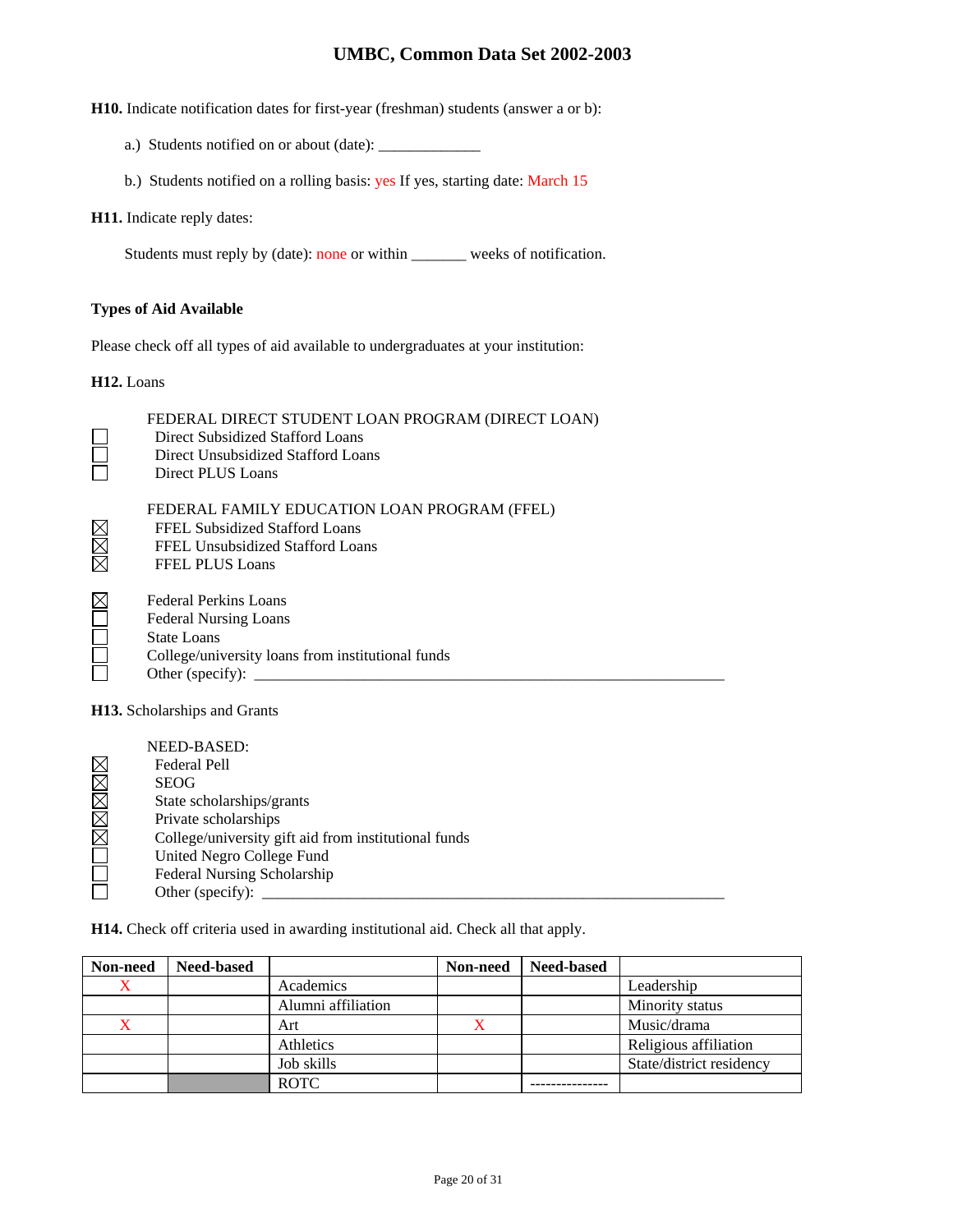## **I. INSTRUCTIONAL FACULTY AND CLASS SIZE**

### **I-1. Please report number of instructional faculty members in each category for Fall 2002.**

The following definition of instructional faculty is used by the American Association of University Professors (AAUP) in its annual Faculty Compensation Survey. Instructional Faculty is defined as those members of the instructional-research staff whose major regular assignment is instruction, including those with released time for research. Institutions are asked to EXCLUDE:

(a) instructional faculty in preclinical and clinical medicine

(b) administrative officers with titles such as dean of students, librarian, registrar, coach, and the like, even though they may devote part of their time to classroom instruction and may have faculty status,

(c) undergraduate or graduate students who assist in the instruction of courses, but have titles such as teaching assistant, teaching fellow, and the like

(d) faculty on leave without pay, and

(e) replacement faculty for faculty on sabbatical leave.

*Full-time:* faculty employed on a full-time basis

*Part-time*: faculty teaching less than two semesters, three quarters, two trimesters, or two four-month sessions. Also includes adjuncts and part-time instructors.

*Minority faculty*: includes faculty who designate themselves as black, non-Hispanic; American Indian or Alaskan native; Asian or Pacific Islander; or Hispanic.

*Doctorate*: includes such degrees as Doctor of Education, Doctor of Juridical Science, Doctor of Public Health, and Doctor of Philosophy degree in any field such as agronomy, food technology, education, engineering, public administration, ophthalmology, or radiology.

*First-professional*: includes the fields of dentistry (DDS or DMD), medicine (MD), optometry (OD), osteopathic medicine (DO), pharmacy (DPharm or BPharm), podiatric medicine (DPM), veterinary medicine (DVM), chiropractic (DC or DCM), law (JD) and theological professions (MDiv, MHL).

*Terminal degree*: the highest degree in a field: example, M. Arch (architecture) and MFA (master of fine arts).

|                                                                                                                                            | <b>Full-time</b> | Part-time | <b>Total</b> |
|--------------------------------------------------------------------------------------------------------------------------------------------|------------------|-----------|--------------|
| Total number of instructional faculty<br>a.)                                                                                               | 471              | 292       | 763          |
| Total number who are members of minority<br>b.<br>groups                                                                                   | 85               | 53        | 138          |
| Total number who are women<br>$\mathbf{c}$ .)                                                                                              | 173              | 122       | 295          |
| Total number who are men<br>d.)                                                                                                            | 298              | 170       | 468          |
| Total number who are nonresident aliens<br>e.)<br>(international)                                                                          | 22               | 9         | 31           |
| Total number with doctorate, first<br>f.)<br>professional, or other terminal degree                                                        | 403              | 96        | 499          |
| Total number whose highest degree is a<br>g.)<br>master's but not a terminal master's                                                      | 49               | 127       | 176          |
| Total number whose highest degree is a<br>h.<br>bachelor's                                                                                 | 15               | 34        | 49           |
| $i$ .<br>Total number whose highest degree is<br>unknown or other (Note: Items $f, g, h$ , and<br><b>i</b> must sum up to item <b>a</b> .) | $\overline{4}$   | 35        | 39           |
| ii.)                                                                                                                                       |                  |           |              |

#### **I-2. Student to Faculty Ratio**

Report the Fall 2002 ratio of full-time equivalent students (full-time plus 1/3 part time) to full-time equivalent instructional faculty (full time plus 1/3 part time). In the ratio calculations, exclude both faculty and students in stand-alone graduate or professional programs such as medicine, law, veterinary, dentistry, social work, business, or public health in which faculty teach virtually only graduate level students. Do not count undergraduate or graduate student teaching assistants as faculty.

Fall 2002 Student to Faculty ratio: 17 to 1.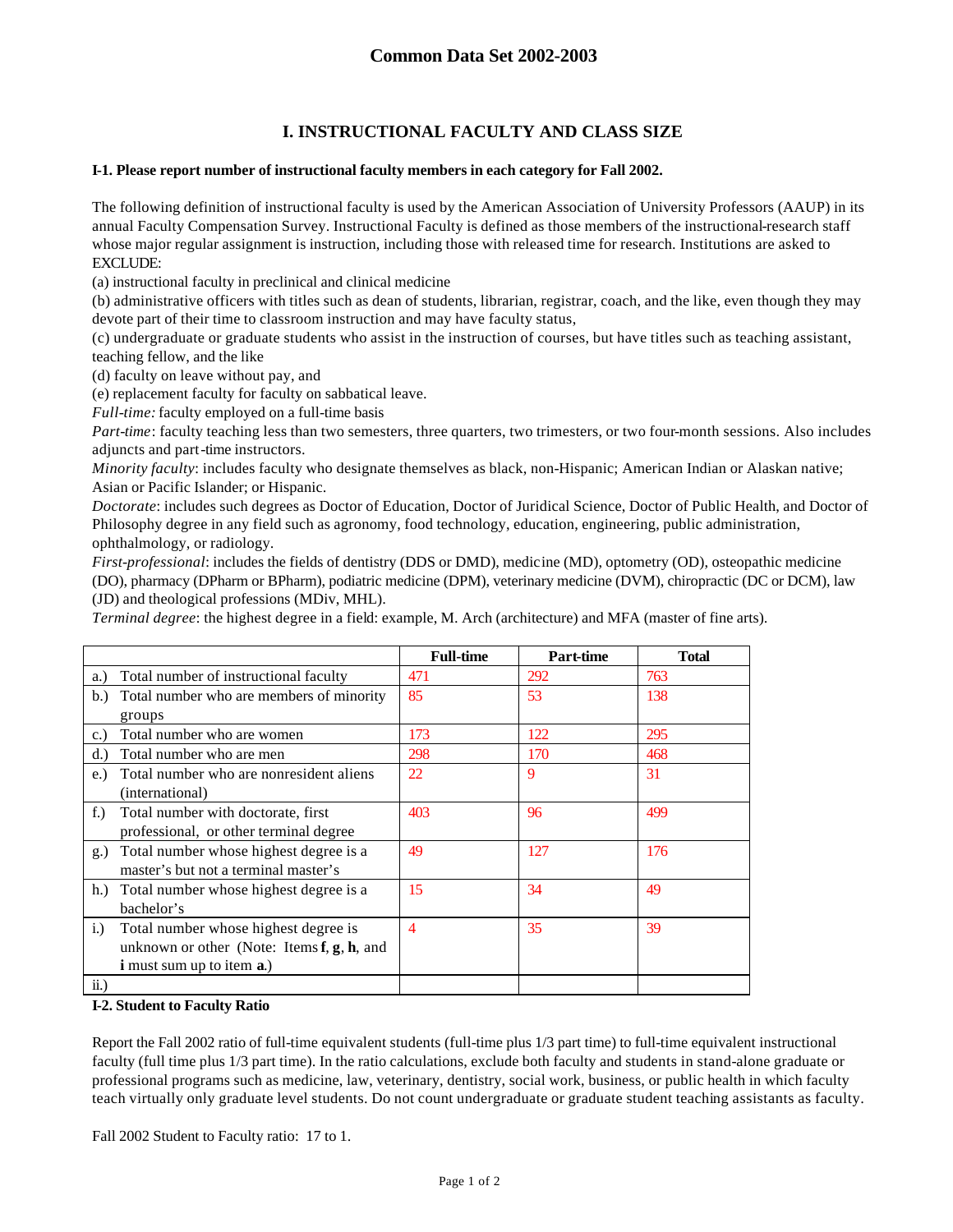## **Common Data Set 2002-2003**

### **I-3. Undergraduate Class Size**

In the table below, please use the following definitions to report information about the size of classes and class sections offered in the Fall 2002 term.

*Class Sections:* A class section is an organized course offered for credit, identified by discipline and number, meeting at a stated time or times in a classroom or similar setting, and not a subsection such as a laboratory or discussion session. Undergraduate class sections are defined as any sections in which at least one degree-seeking undergraduate student is enrolled for credit. Exclude distance learning classes and noncredit classes and individual instruction such as dissertation or thesis research, music instruction, or one-to-one readings. Exclude students in independent study, co-operative programs, internships, foreign language taped tutor sessions, practicums, and all students in one-on-one classes. Each class section should be counted only once and should not be duplicated because of course catalog cross-listings.

*Class Subsections:* A class subsection includes any subsection of a course, such as laboratory, recitation, and discussion subsections that are supplementary in nature and are scheduled to meet separately from the lecture portion of the course. Undergraduate subsections are defined as any subsections of courses in which degree-seeking undergraduate students enrolled for credit. As above, exclude noncredit classes and individual instruction such as dissertation or thesis research, music instruction, or one-to-one readings. Each class subsection should be counted only once and should not be duplicated because of cross-listings.

Using the above definitions, please report for each of the following class-size intervals the number of *class sections* and *class subsections* offered in Fall 2002. For example, a lecture class with 800 students who met at another time in 40 separate labs with 20 students should be counted once in the "100+" column in the class section column and 40 times under the "20-29" column of the class subsections table.

| Undergraduate Class Size (provide numbers) |       |         |         |         |       |       |        |       |
|--------------------------------------------|-------|---------|---------|---------|-------|-------|--------|-------|
|                                            | $2-9$ | 10-19   | $20-29$ | $30-39$ | 40-49 | 50-99 | $100+$ | Total |
| <b>CLASS</b><br><b>SECTIONS</b>            | 185   | 320     | 295     | 193     | 124   | 93    | 41     | 1251  |
|                                            |       |         |         |         |       |       |        |       |
|                                            | $2-9$ | $10-19$ | $20-29$ | 30-39   | 40-49 | 50-99 | $100+$ | Total |
| <b>CLASS SUB-</b>                          | 15    | 48      | 15      |         |       |       |        | 78    |
| <b>SECTIONS</b>                            |       |         |         |         |       |       |        |       |

#### **Number of Class Sections with Undergraduates Enrolled**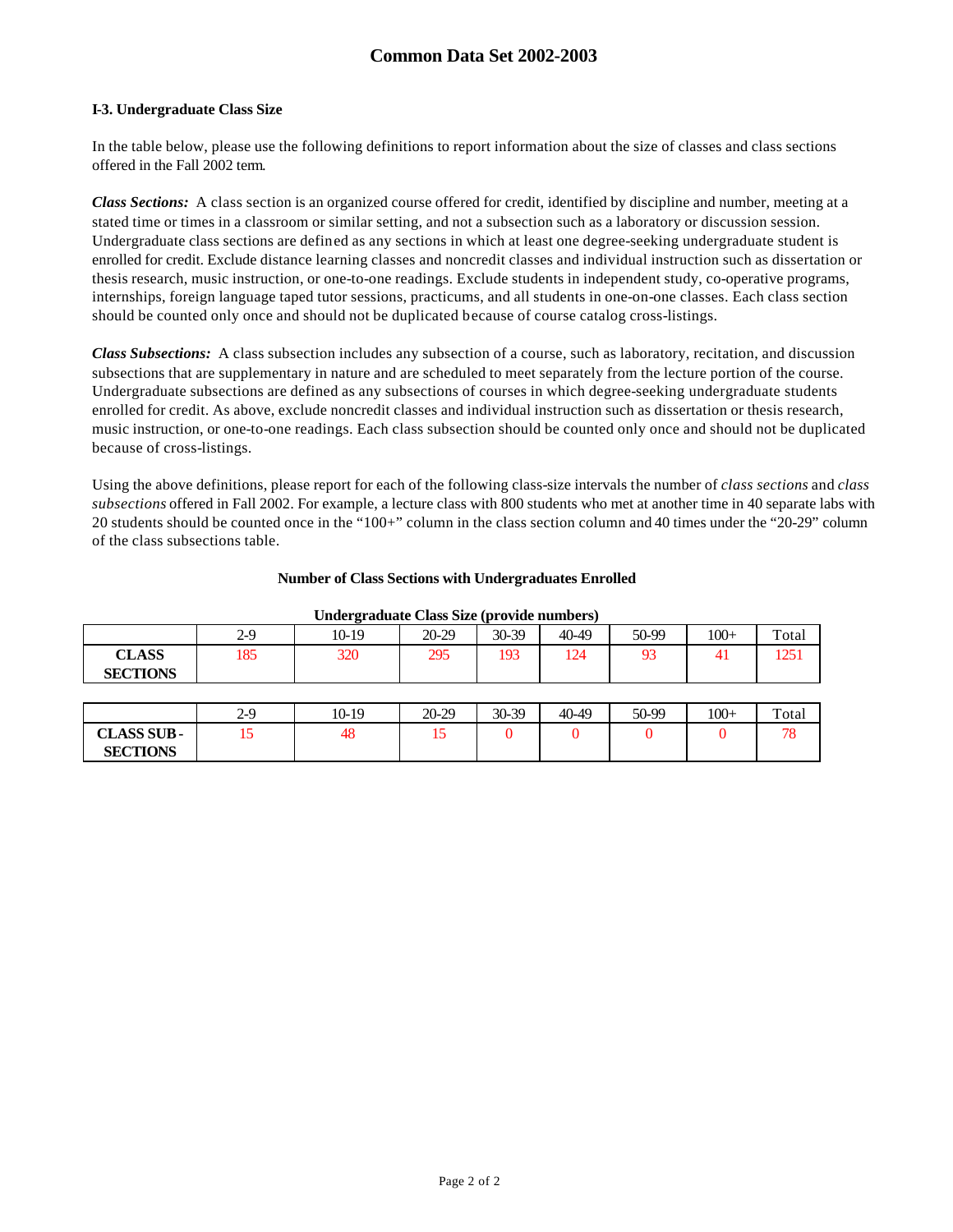### **I-3. Undergraduate Class Size**

In the table below, please use the following definitions to report information about the size of classes and class sections offered in the Fall 2002 term.

*Class Sections:* A class section is an organized course offered for credit, identified by discipline and number, meeting at a stated time or times in a classroom or similar setting, and not a subsection such as a laboratory or discussion session. Undergraduate class sections are defined as any sections in which at least one degree-seeking undergraduate student is enrolled for credit. Exclude distance learning classes and noncredit classes and individual instruction such as dissertation or thesis research, music instruction, or one-to-one readings. Exclude students in independent study, co-operative programs, internships, foreign language taped tutor sessions, practicums, and all students in one-on-one classes. Each class section should be counted only once and should not be duplicated because of course catalog cross-listings.

*Class Subsections:* A class subsection includes any subsection of a course, such as laboratory, recitation, and discussion subsections that are supplementary in nature and are scheduled to meet separately from the lecture portion of the course. Undergraduate subsections are defined as any subsections of courses in which degree-seeking undergraduate students enrolled for credit. As above, exclude noncredit classes and individual instruction such as dissertation or thesis research, music instruction, or one-to-one readings. Each class subsection should be counted only once and should not be duplicated because of cross-listings.

Using the above definitions, please report for each of the following class-size intervals the number of *class sections* and *class subsections* offered in Fall 2002. For example, a lecture class with 800 students who met at another time in 40 separate labs with 20 students should be counted once in the "100+" column in the class section column and 40 times under the "20-29" column of the class subsections table.

### **Number of Class Sections with Undergraduates Enrolled**

|                   | --------- |         |           |           |       |       |        |       |
|-------------------|-----------|---------|-----------|-----------|-------|-------|--------|-------|
|                   | $2-9$     | $10-19$ | $20 - 29$ | 30-39     | 40-49 | 50-99 | $100+$ | Total |
| <b>CLASS</b>      | 185       | 320     | 295       | 193       | 124   | 93    | 4      | 1251  |
| <b>SECTIONS</b>   |           |         |           |           |       |       |        |       |
|                   |           |         |           |           |       |       |        |       |
|                   | $2-9$     | $10-19$ | $20 - 29$ | $30 - 39$ | 40-49 | 50-99 | $100+$ | Total |
| <b>CLASS SUB-</b> | 15        | 48      | 15        |           |       |       |        | 78    |
| <b>SECTIONS</b>   |           |         |           |           |       |       |        |       |

#### **Undergraduate Class Size (provide numbers)**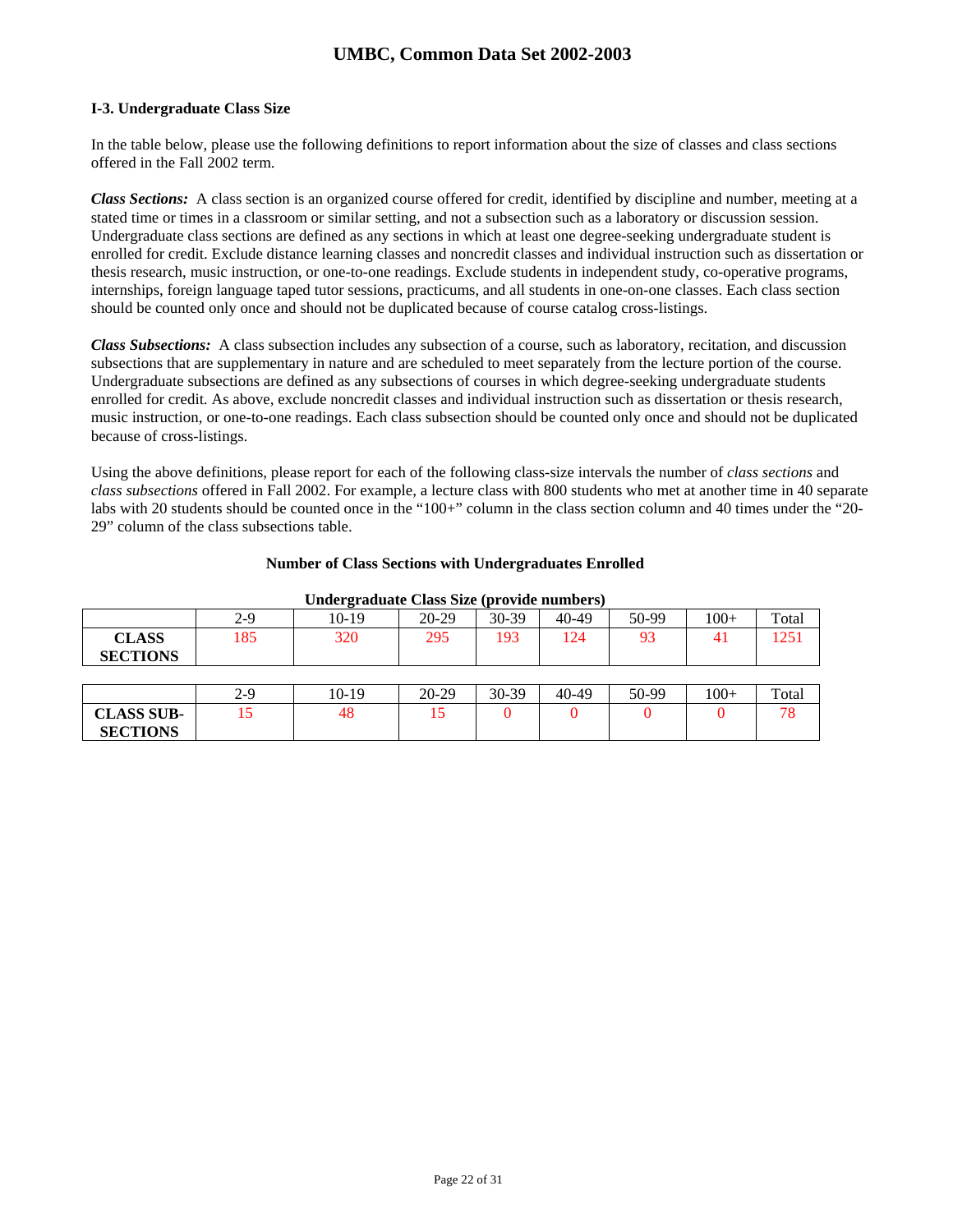## **J. DEGREES CONFERRED**

## **Degrees conferred between July 1, 2001 and June 30, 2002**

## **Reference: IPEDS Completions, Part A**

For each of the following discipline areas, provide the percentage of diplomas/certificates, associate, and bachelor's degrees awarded.

| Category                          | Diploma/            | <b>Associate</b> | <b>Bachelor's</b> | <b>CIP 1990 Categories to</b> |
|-----------------------------------|---------------------|------------------|-------------------|-------------------------------|
|                                   | <b>Certificates</b> |                  |                   | <b>Include</b>                |
| Agriculture                       |                     |                  |                   | $1$ and $2$                   |
| Architecture                      |                     |                  |                   | 4                             |
| Area and ethnic studies           |                     |                  | 2%                | $\overline{5}$                |
| Biological/life sciences          |                     |                  | 10%               | 26                            |
| Business/marketing                |                     |                  |                   | 8 and 52                      |
| Communications/communication      |                     |                  |                   | 9 and 10                      |
| technologies                      |                     |                  |                   |                               |
| Computer and information          |                     |                  | 28%               | 11                            |
| sciences                          |                     |                  |                   |                               |
| Education                         |                     |                  | $\ast$            | 13                            |
| Engineering/engineering           |                     |                  | 4%                | 14 and 15                     |
| technologies                      |                     |                  |                   |                               |
| English                           |                     |                  | 4%                | 23                            |
| Foreign languages and literature  |                     |                  | 2%                | 16                            |
| Health professions and related    |                     |                  | 3%                | 51                            |
| sciences                          |                     |                  |                   |                               |
| Home economics and vocational     |                     |                  |                   | 19 and 20                     |
| home economics                    |                     |                  |                   |                               |
| Interdisciplinary studies         |                     |                  | 2%                | 30                            |
| Law/legal studies                 |                     |                  |                   | 22                            |
| Liberal arts/general studies      |                     |                  |                   | 24                            |
| Library science                   |                     |                  |                   | 25                            |
| Mathematics                       |                     |                  | 1%                | 27                            |
| Military science and technologies |                     |                  |                   | 28 and 29                     |
| Natural resources/environmental   |                     |                  |                   | 3                             |
| science                           |                     |                  |                   |                               |
| Parks and recreation              |                     |                  |                   | 31                            |
| Personal and miscellaneous        |                     |                  |                   | 12                            |
| services                          |                     |                  |                   |                               |
| Philosophy, religion, theology    |                     |                  | 1%                | 38 and 39                     |
| Physical sciences                 |                     |                  | 1%                | 40 and 41                     |
| Protective services/public        |                     |                  | 5%                | 43 and 44                     |
| administration                    |                     |                  |                   |                               |
| Psychology                        |                     |                  | 11%               | 42                            |
| Social sciences and history       |                     |                  | 15%               | 45                            |
| Trade and industry                |                     |                  |                   | 46, 47, 48, and 49            |
| Visual and performing arts        |                     |                  | 11%               | 50                            |
| <b>Other</b>                      |                     |                  |                   |                               |
| <b>TOTAL</b>                      | 100%                | 100%             | 100%              |                               |

\*Education is offered as a certificate program, students are required to major in another area.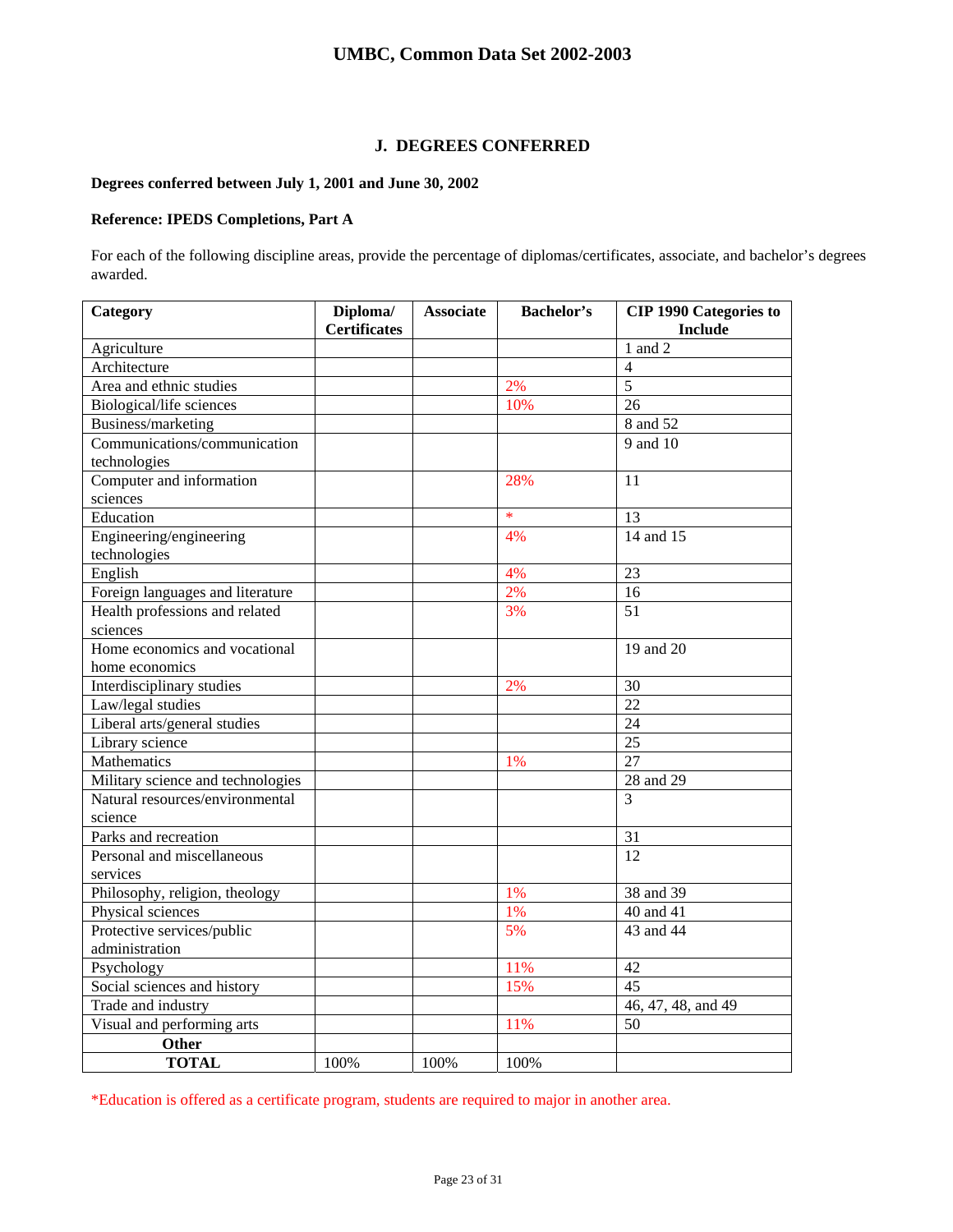## **Common Data Set Definitions 2002**

### All definitions related to the financial aid section appear at the end of the Definitions document.

♦ Items preceded by an asterisk (\*) represent definitions agreed to among publishers which do not appear on the CDS document but may be present on individual publishers' surveys.

**\*Academic advisement:** Plan under which each student is assigned to a faculty member or a trained adviser, who, through regular meetings, helps the student plan and implement immediate and long-term academic and vocational goals.

**Accelerated program:** Completion of a college program of study in fewer than the usual number of years, most often by attending summer sessions and carrying extra courses during the regular academic term**.** 

**Admitted student:** Applicant who is offered admission to a degree-granting program at your institution.

**\*Adult student services:** Admission assistance, support, orientation, and other services expressly for adults who have started college for the first time, or who are re-entering after a lapse of a few years.

**American Indian or Alaska native:** A person having origins in any of the original peoples of North America and who maintains cultural identification through tribal affiliation or community recognition.

**Applicant (first-time, first year):** An individual who has fulfilled the institution's requirements to be considered for admission (including payment or waiving of the application fee, if any) and who has been notified of one of the following actions: admission, nonadmission, placement on waiting list, or application withdrawn (by applicant or institution).

**Application fee:** That amount of money that an institution charges for processing a student's application for acceptance. This amount is *not* creditable toward tuition and required fees, nor is it refundable if the student is not admitted to the institution.

**Asian or Pacific Islander:** A person having origins in any of the original peoples of the Far East, Southeast Asia, the Indian Subcontinent, or Pacific Islands. This includes people from China, Japan, Korea, the Philippine Islands, American Samoa, India, and Vietnam.

**Associate degree:** An award that normally requires at least two but less than four years of full-time equivalent college work.

**Bachelor's degree:** An award (baccalaureate or equivalent degree, as determined by the Secretary of the U.S. Department of Education) that normally requires at least four years but *not* more than five years of full-time equivalent college-level work. This includes ALL bachelor's degrees conferred in a five-year cooperative (work-study plan) program. (A cooperative plan provides for alternate class attendance and employment in business, industry, or government; thus, it allows students to combine actual work experience with their college studies.) Also, it includes bachelor's degrees in which the normal four years of work are completed in three years.

**Black, non-Hispanic:** A person having origins in any of the black racial groups of Africa (except those of Hispanic origin).

**Board (charges):** Assume average cost for 19 meals per week or the maximum meal plan.

**Books and supplies (costs):** Average cost of books and supplies. Do not include unusual costs for special groups of students (e.g., engineering or art majors), unless they constitute the majority of students at your institution.

**Calendar system:** The method by which an institution structures most of its courses for the academic year.

**\*Career and placement services:** A range of services, including (often) the following: coordination of visits of employers to campus; aptitude and vocational testing; interest inventories, personal counseling; help in resume writing, interviewing, launching the job search; listings for those students desiring employment and those seeking permanent positions; establishment of a permanent reference folder; career resource materials.

**Carnegie units:** One year of study or the equivalent in a secondary school subject.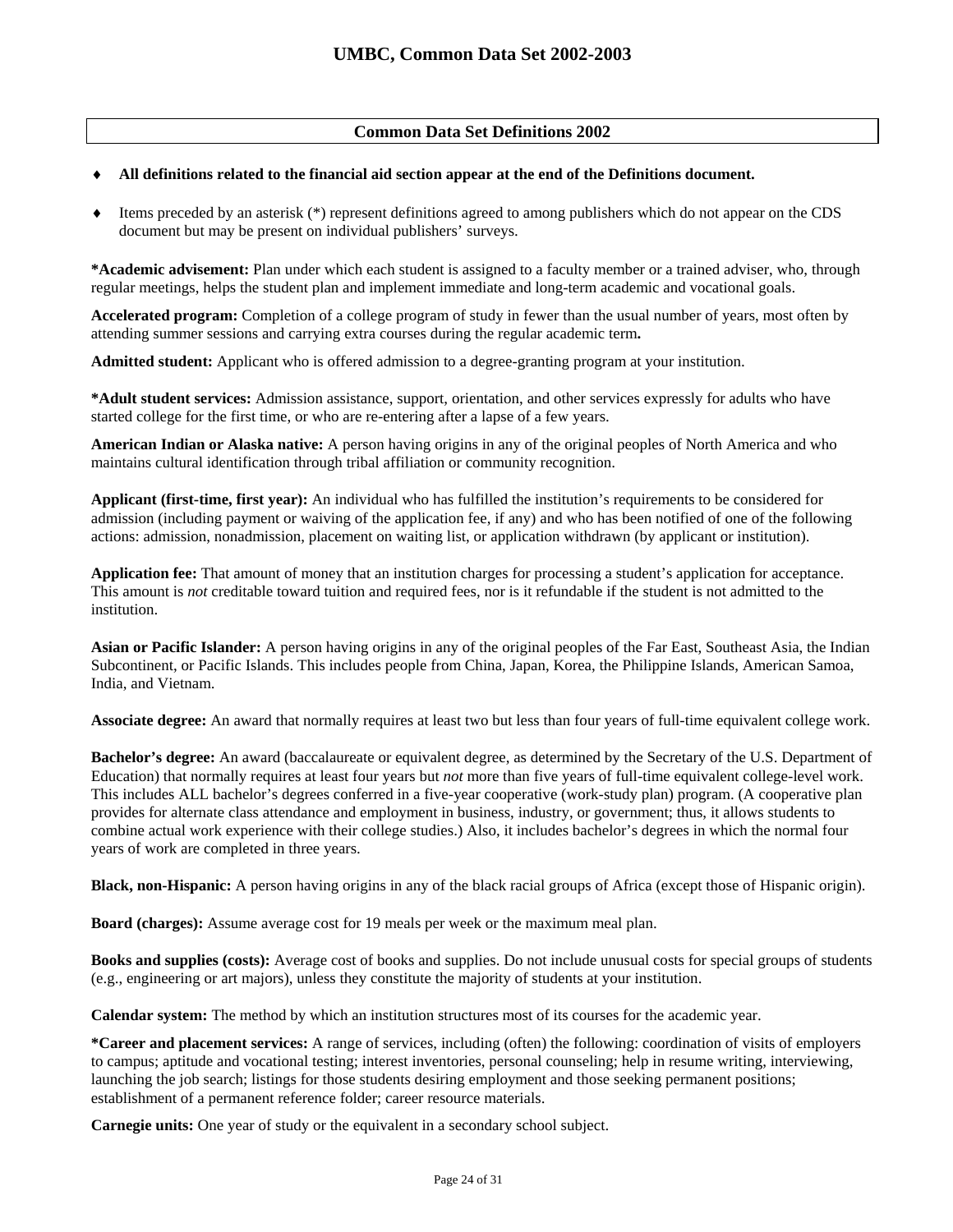### **Certificate:** See **Postsecondary award, certificate, or diploma.**

**Class rank:** The relative numerical position of a student in his or her graduating class, calculated by the high school on the basis of grade-point average, whether weighted or unweighted.

**College-preparatory program:** Courses in academic subjects (English, history and social studies, foreign languages, mathematics, science, and the arts) that stress preparation for college or university study.

**Common Application:** The standard application form distributed by the National Association of Secondary School Principals for a large number of private colleges who are members of the Common Application Group.

**\*Community service program:** Referral center for students wishing to perform volunteer work in the community or participate in volunteer activities coordinated by academic departments.

**Commuter:** A student who lives off campus in housing that is not owned by, operated by, or affiliated with the college. This category includes students who commute from home and students who have moved to the area to attend college.

**Contact hour:** A unit of measure that represents an hour of scheduled instruction given to students. Also referred to as clock hour.

**Continuous basis (for program enrollment):** A calendar system classification that is used by institutions that enroll students at any time during the academic year. For example, a cosmetology school or a word processing school might allow students to enroll and begin studies at various times, with no requirement that classes begin on a certain date.

**Cooperative housing:** College-owned, -operated, or -affiliated housing in which students share room and board expenses and participate in household chores to reduce living expenses.

**Cooperative (work-study plan) program:** A program that provides for alternate class attendance and employment in business, industry, or government.

**\*Counseling service:** Activities designed to assist students in making plans and decisions related to their education, career, or personal development.

**Credit:** Recognition of attendance or performance in an instructional activity (course or program) that can be applied by a recipient toward the requirements for a degree, diploma, certificate, or other formal award.

**Credit course:** A course that, if successfully completed, can be applied toward the number of courses required for achieving a degree, diploma, certificate, or other formal award.

**Credit hour:** A unit of measure representing an hour (50 minutes) of instruction over a 15-week period in a semester or trimester system or a 10-week period in a quarter system. It is applied toward the total number of hours needed for completing the requirements of a degree, diploma, certificate, or other formal award.

**Cross-registration:** A system whereby students enrolled at one institution may take courses at another institution without having to apply to the second institution.

**Deferred admission:** The practice of permitting admitted students to postpone enrollment, usually for a period of one academic term or one year.

**Degree:** An award conferred by a college, university, or other postsecondary education institution as official recognition for the successful completion of a program of studies.

**Degree-seeking students:** Students enrolled in courses for credit who are recognized by the institution as seeking a degree or formal award. At the undergraduate level, this is intended to include students enrolled in vocational or occupational programs.

**Differs by program (calendar system):** A calendar system classification that is used by institutions that have occupational/vocational programs of varying length. These schools may enroll students at specific times depending on the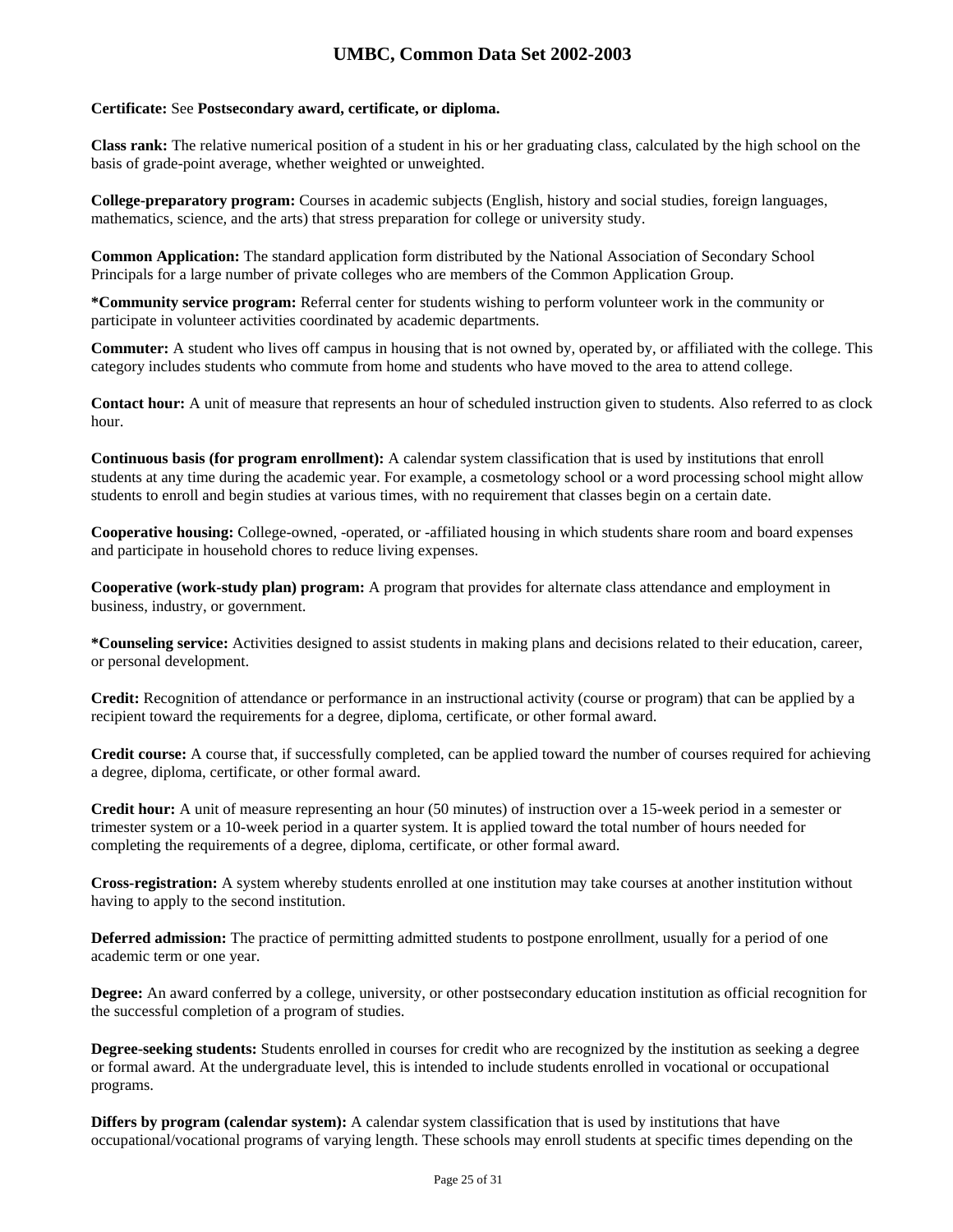program desired. For example, a school might offer a two-month program in January, March, May, September, and November; and a three-month program in January, April, and October.

### **Diploma:** See **Postsecondary award, certificate, or diploma.**

**Distance learning:** An option for earning course credit at off-campus locations via cable television, internet, satellite classes, videotapes, correspondence courses, or other means.

**Doctoral degree:** The highest award a student can earn for graduate study. The doctoral degree classification includes such degrees as Doctor of Education, Doctor of Juridical Science, Doctor of Public Health, and the Doctor of Philosophy degree in any field such as agronomy, food technology, education, engineering, public administration, ophthalmology, or radiology. For the Doctor of Public Health degree, the prior degree is generally earned in the closely related field of medicine or in sanitary engineering.

**Double major:** Program in which students may complete two undergraduate programs of study simultaneously.

**Dual enrollment:** A program through which high school students may enroll in college courses while still enrolled in high school. Students are not required to apply for admission to the college in order to participate.

**Early action plan:** An admission plan that allows students to apply and be notified of an admission decision well in advance of the regular notification dates. If admitted, the candidate is not committed to enroll; the student may reply to the offer under the college's regular reply policy.

**Early admission:** A policy under which students who have not completed high school are admitted and enroll full time in college, usually after completion of their junior year.

**Early decision plan:** A plan that permits students to apply and be notified of an admission decision (and financial aid offer if applicable) well in advance of the regular notification date. Applicants agree to accept an offer of admission and, if admitted, to withdraw their applications from other colleges. There are three possible decisions for early decision applicants: admitted, denied, or not admitted but forwarded for consideration with the regular applicant pool, without prejudice.

**English as a Second Language (ESL):** A course of study designed specifically for students whose native language is not English.

**Exchange student program-domestic:** Any arrangement between a student and a college that permits study for a semester or more at another college **in the United States** without extending the amount of time required for a degree. **See also Study abroad**.

**External degree program:** A program of study in which students earn credits toward a degree through independent study, college courses, proficiency examinations, and personal experience. External degree programs require minimal or no classroom attendance.

**Extracurricular activities (as admission factor):** Special consideration in the admissions process given for participation in both school and nonschool-related activities of interest to the college, such as clubs, hobbies, student government, athletics, performing arts, etc.

**First professional certificate (postdegree):** An award that requires completion of an organized program of study designed for persons who have completed the first professional degree. Examples could be refresher courses or additional units of study in a specialty or subspecialty.

**First professional degree:** An award in one of the following fields: Chiropractic (DC, DCM), dentistry (DDS, DMD), medicine (MD), optometry (OD), osteopathic medicine (DO), rabbinical and Talmudic studies (MHL, Rav), Pharmacy (BPharm, PharmD), podiatry (PodD, DP, DPM), veterinary medicine (DVM), law (LLB, JD), divinity/ministry (BD, MDiv).

**First-time student:** A student attending any institution for the first time at the level enrolled. Includes students enrolled in the fall term who attended a postsecondary institution for the first time at the same level in the prior summer term. Also includes students who entered with advanced standing (college credit earned before graduation from high school).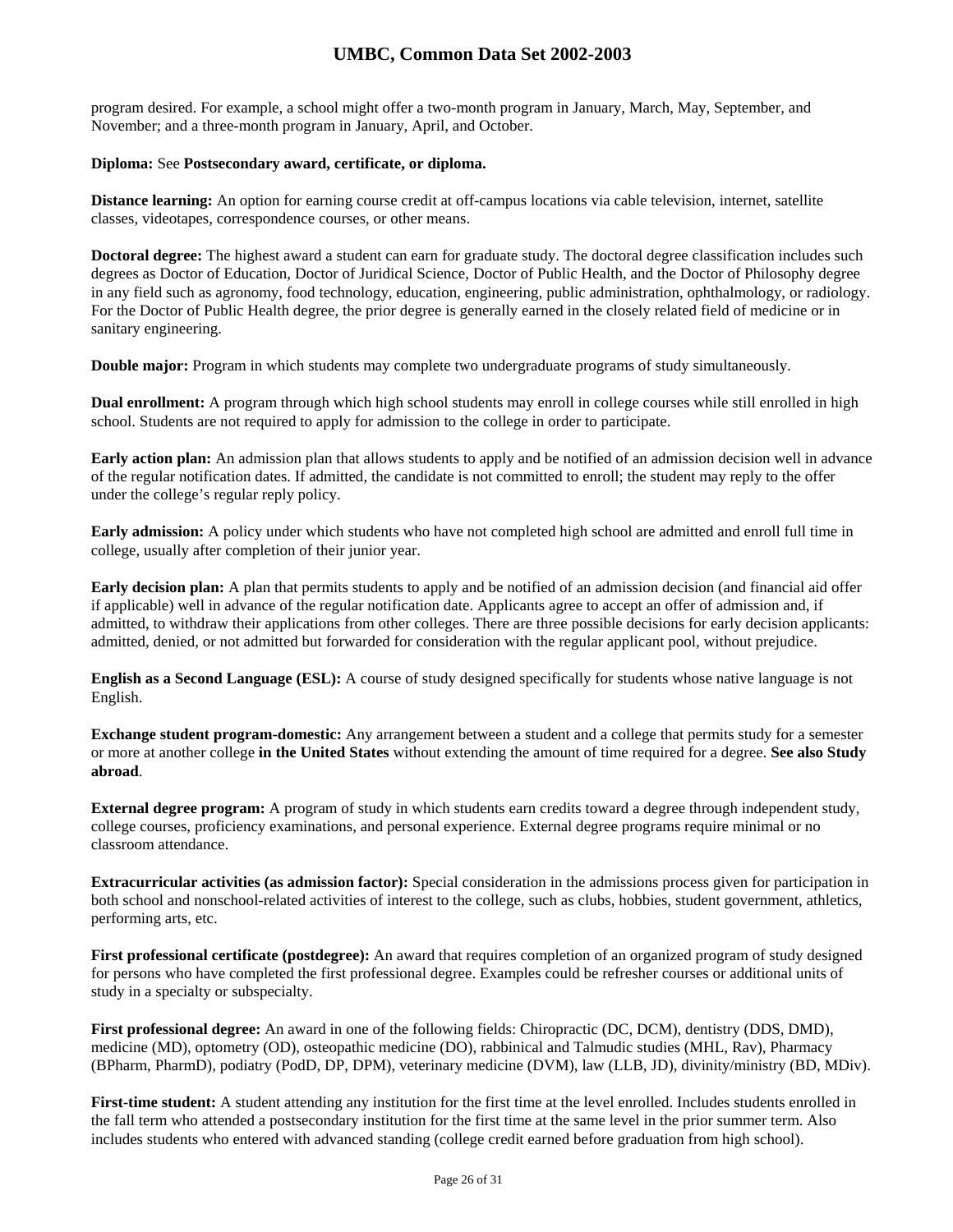**First-time, first-year (freshman) student:** A student attending any institution for the first time at the undergraduate level. Includes students enrolled in the fall term who attended college for the first time in the prior summer term. Also includes students who entered with advanced standing (college credits earned before graduation from high school).

**First-year student:** A student who has completed less than the equivalent of 1 full year of undergraduate work; that is, less than 30 semester hours (in a 120-hour degree program) or less than 900 contact hours.

**Freshman:** A first-year undergraduate student.

**\*Freshman/new student orientation:** Orientation addressing the academic, social, emotional, and intellectual issues involved in beginning college. May be a few hours or a few days in length; at some colleges, there is a fee.

**Full-time student (undergraduate):** A student enrolled for 12 or more semester credits, 12 or more quarter credits, or 24 or more contact hours a week each term.

**Geographical residence (as admission factor):** Special consideration in the admission process given to students from a particular region, state, or country of residence.

**Grade-point average (academic high school GPA):** The sum of grade points a student has earned in secondary school divided by the number of courses taken. The most common system of assigning numbers to grades counts four points for an A, three points for a B, two points for a C, one point for a D, and no points for an E or F. Unweighted GPA's assign the same weight to each course. Weighting gives students additional points for their grades in advanced or honors courses.

**Graduate student:** A student who holds a bachelor's or first professional degree, or equivalent, and is taking courses at the post-baccalaureate level.

**\*Health services:** Free or low cost on-campus primary and preventive health care available to students.

**High school diploma or recognized equivalent:** A document certifying the successful completion of a prescribed secondary school program of studies, or the attainment of satisfactory scores on the Tests of General Educational Development (GED), or another state-specified examination.

**Hispanic:** A person of Mexican, Puerto Rican, Cuban, Central or South American, or other Spanish culture or origin, regardless of race.

**Honors program:** Any special program for very able students offering the opportunity for educational enrichment, independent study, acceleration, or some combination of these.

**Independent study:** Academic work chosen or designed by the student with the approval of the department concerned, under an instructor's supervision, and usually undertaken outside of the regular classroom structure.

**In-state tuition:** The tuition charged by institutions to those students who meet the state's or institution's residency requirements.

#### **International student:** See **Nonresident alien.**

**Internship:** Any short-term, supervised work experience usually related to a student's major field, for which the student earns academic credit. The work can be full- or part-time, on- or off-campus, paid or unpaid.

**\*Learning center:** Center offering assistance through tutors, workshops, computer programs, or audiovisual equipment in reading, writing, math, and skills such as taking notes, managing time, taking tests.

**\*Legal services:** Free or low cost legal advice for a range of issues (personal and other).

**Liberal arts/career combination:** Program in which a student earns undergraduate degrees in two separate fields, one in a liberal arts major and the other in a professional or specialized major, whether on campus or through cross-registration.

**Master's degree:** An award that requires the successful completion of a program of study of at least the full-time equivalent of one but not more than two academic years of work beyond the bachelor's degree.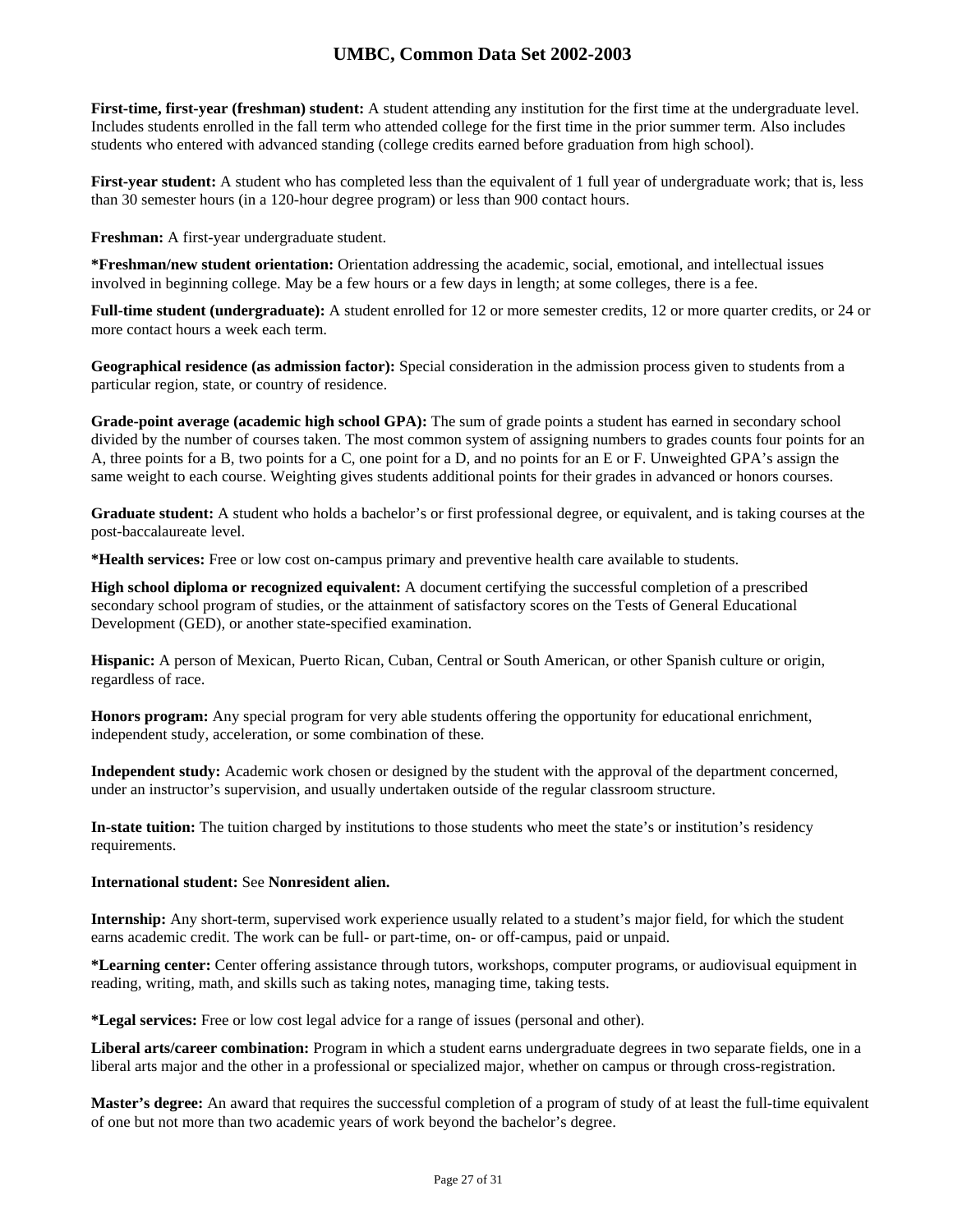**Minority affiliation (as admission factor):** Special consideration in the admission process for members of designated racial/ethnic minority groups.

**\*Minority student center:** Center with programs, activities, and/or services intended to enhance the college experience of students of color.

**Nonresident alien:** A person who is not a citizen or national of the United States and who is in this country on a visa or temporary basis and does not have the right to remain indefinitely.

**\*On-campus day care:** Licensed day care for students' children (usually age 3 and up); usually for a fee.

**Open admission:** Admission policy under which virtually all secondary school graduates or students with GED equivalency diplomas are admitted without regard to academic record, test scores, or other qualifications.

**Other expenses (costs):** Include average costs for clothing, laundry, entertainment, medical (if not a required fee), and furnishings.

**Out-of-state tuition:** The tuition charged by institutions to those students who do not meet the institution's or state's residency requirements.

**Part-time student (undergraduate):** A student enrolled for fewer than 12 credits per semester or quarter, or fewer than 24 contact hours a week each term.

**\*Personal counseling**: One-on-one or group counseling with trained professionals for students who want to explore personal, educational, or vocational issues.

**Post-baccalaureate certificate:** An award that requires completion of an organized program of study requiring 18 credit hours beyond the bachelor's; designed for persons who have completed a baccalaureate degree but do not meet the requirements of academic degrees carrying the title of master.

**Post-master's certificate:** An award that requires completion of an organized program of study of 24 credit hours beyond the master's degree but does not meet the requirements of academic degrees at the doctoral level.

**Postsecondary award, certificate, or diploma:** Includes the following three IPEDS definitions for postsecondary awards, certificates, and diplomas of varying durations and credit/contact hour requirements—

*Less Than 1 Academic Year:* Requires completion of an organized program of study at the postsecondary level (below the baccalaureate degree) in less than 1 academic year (2 semesters or 3 quarters) or in less than 900 contact hours by a student enrolled full-time.

*At Least 1 But Less Than 2 Academic Years:* Requires completion of an organized program of study at the postsecondary level (below the baccalaureate degree) in at least 1 but less than 2 full-time equivalent academic years, or designed for completion in at least 30 but less than 60 credit hours, or in at least 900 but less than 1,800 contact hours.

*At Least 2 But Less Than 4 Academic Years:* Requires completion of an organized program of study at the postsecondary level (below the baccalaureate degree) in at least 2 but less than 4 full-time equivalent academic years, or designed for completion in at least 60 but less than 120 credit hours, or in at least 1,800 but less than 3,600 contact hours.

**Private institution:** An educational institution controlled by a private individual(s) or by a nongovernmental agency, usually supported primarily by other than public funds, and operated by other than publicly elected or appointed officials.

**Private for-profit institution:** A private institution in which the individual(s) or agency in control receives compensation, other than wages, rent, or other expenses for the assumption of risk.

**Private nonprofit institution:** A private institution in which the individual(s) or agency in control receives no compensation, other than wages, rent, or other expenses for the assumption of risk. These include both independent nonprofit schools and those affiliated with a religious organization.

## **Proprietary institution:** See **Private for-profit institution.**

**Public institution:** An educational institution whose programs and activities are operated by publicly elected or appointed school officials, and which is supported primarily by public funds.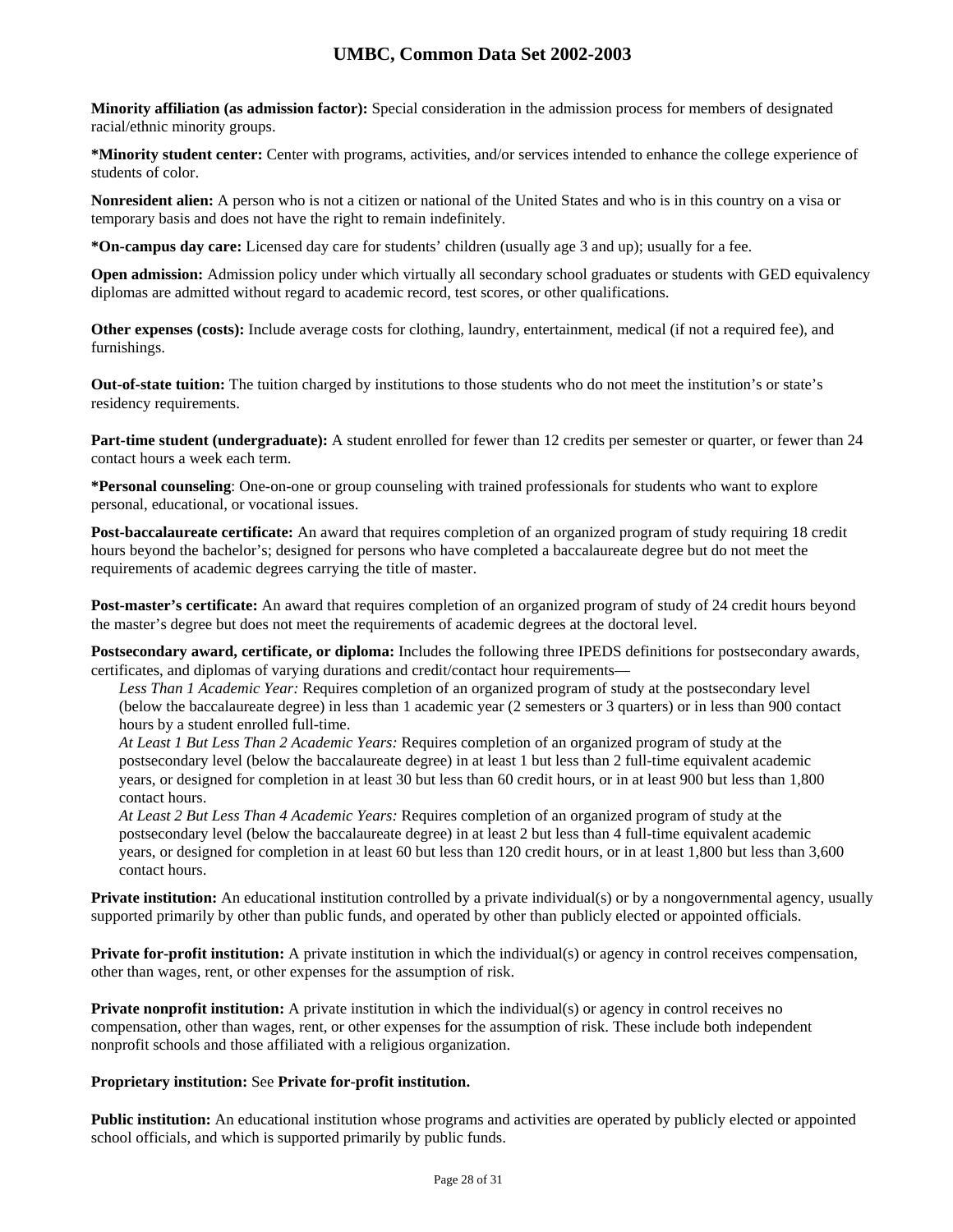**Quarter calendar system:** A calendar system in which the academic year consists of three sessions called quarters of about 12 weeks each. The range may be from 10 to 15 weeks. There may be an additional quarter in the summer.

**Race/ethnicity:** Category used to describe groups to which individuals belong, identify with, or belong in the eyes of the community. The categories do not denote scientific definitions of anthropological origins. A person may be counted in only one group.

**Race/ethnicity unknown:** Category used to classify students or employees whose race/ethnicity is not known and whom institutions are unable to place in one of the specified racial/ethnic categories.

**Religious affiliation/commitment (as admission factor):** Special consideration given in the admission process for affiliation with a certain church or faith/religion, commitment to a religious vocation, or observance of certain religious tenets/lifestyle.

**\*Religious counseling:** One-on-one or group counseling with trained professionals for students who want to explore religious problems or issues.

**\*Remedial services:** Instructional courses designed for students deficient in the general competencies necessary for a regular postsecondary curriculum and educational setting.

**Required fees:** Fixed sum charged to students for items not covered by tuition and required of such a large proportion of all students that the student who does NOT pay is the exception. Do not include application fees or optional fees such as lab fees or parking fees.

**Resident alien or other eligible non-citizen:** A person who is not a citizen or national of the United States and who has been admitted as a legal immigrant for the purpose of obtaining permanent resident alien status (and who holds either an alien registration card [Form I-551 or I-151], a Temporary Resident Card [Form I-688], or an Arrival-Departure Record [Form I-94] with a notation that conveys legal immigrant status, such as Section 207 Refugee, Section 208 Asylee, Conditional Entrant Parolee or Cuban-Haitian).

**Room and board (charges)—on campus:** Assume double occupancy in institutional housing and 19 meals per week (or maximum meal plan).

**Secondary school record (as admission factor):** Information maintained by the secondary school that may include such things as the student's high school transcript, class rank, GPA, and teacher and counselor recommendations.

**Semester calendar system:** A calendar system that consists of two semesters during the academic year with about 16 weeks for each semester of instruction. There may be an additional summer session.

**Student-designed major:** A program of study based on individual interests, designed with the assistance of an adviser.

**Study abroad:** Any arrangement by which a student completes part of the college program studying in another country. Can be at a campus abroad or through a cooperative agreement with some other U.S. college or an institution of another country.

**\*Summer session:** A summer session is shorter than a regular semester and not considered part of the academic year. It is not the third term of an institution operating on a trimester system or the fourth term of an institution operating on a quarter calendar system. The institution may have 2 or more sessions occurring in the summer months. Some schools, such as vocational and beauty schools, have year-round classes with no separate summer session.

**Talent/ability (as admission factor):** Special consideration given to students with demonstrated talent/abilities in areas of interest to the institution (e.g., sports, the arts, languages, etc.).

**Teacher certification program:** Program designed to prepare students to meet the requirements for certification as teachers in elementary, middle/junior high, and secondary schools.

**Transfer applicant:** An individual who has fulfilled the institution's requirements to be considered for admission (including payment or waiving of the application fee, if any) and who has previously attended another college or university and earned college-level credit.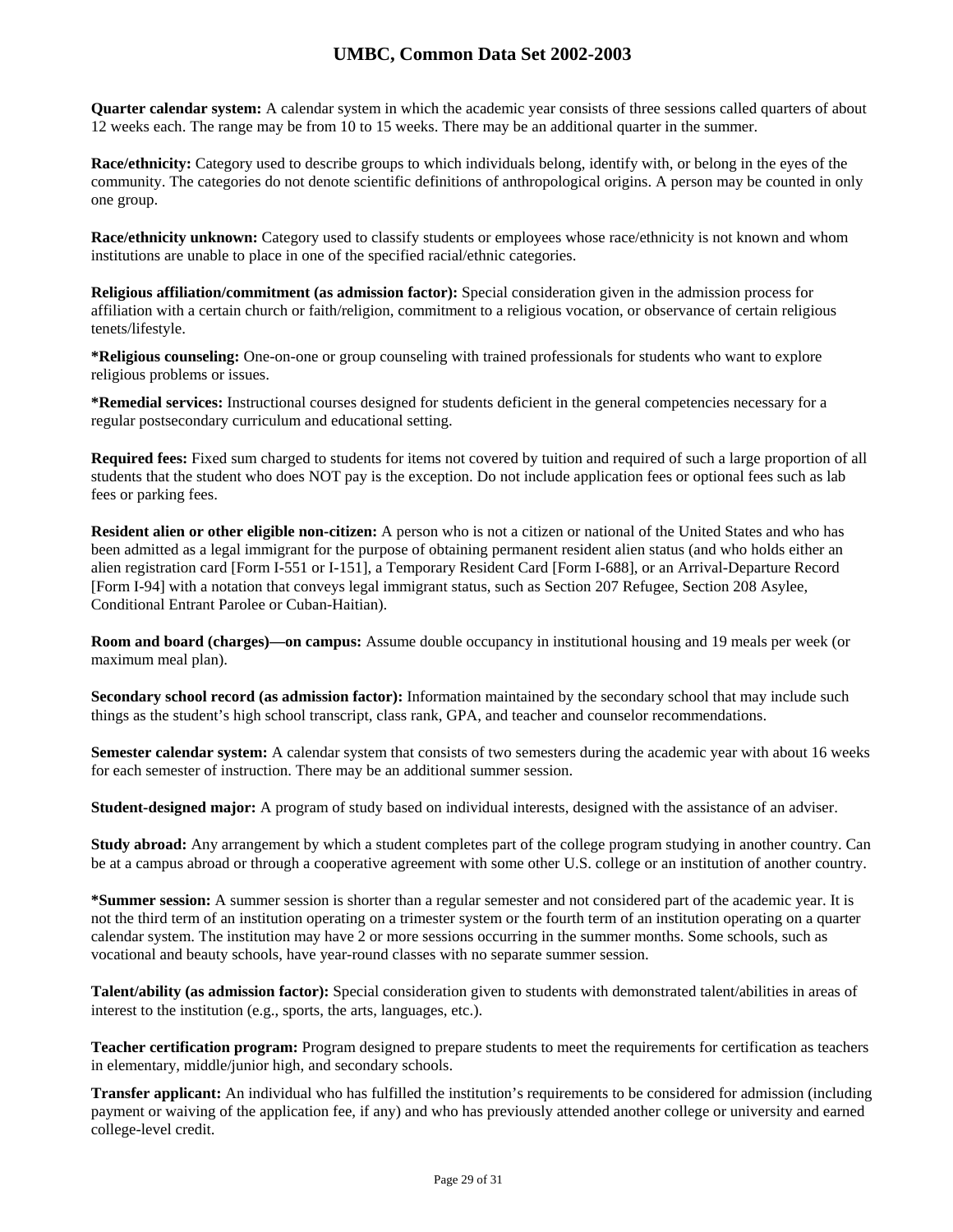**Transfer student:** A student entering the institution for the first time but known to have previously attended a postsecondary institution at the same level (e.g., undergraduate). The student may transfer with or without credit.

**Transportation (costs):** Assume two round trips to student's hometown per year for students in institutional housing or daily travel to and from your institution for commuter students.

**Trimester calendar system:** An academic year consisting of 3 terms of about 15 weeks each.

**Tuition:** Amount of money charged to students for instructional services. Tuition may be charged per term, per course, or per credit.

**\*Tutoring:** May range from one-on-one tutoring in specific subjects to tutoring in an area such as math, reading, or writing. Most tutors are college students; at some colleges, they are specially trained and certified.

**Unit:** a standard of measurement representing hours of academic instruction (e.g., semester credit, quarter credit, contact hour).

**Undergraduate:** A student enrolled in a four- or five-year bachelor's degree program, an associate degree program, or a vocational or technical program below the baccalaureate.

**\*Veteran's counseling:** Helps veterans and their dependents obtain benefits for their selected program and provides certifications to the Veteran's Administration. May also provide personal counseling on the transition from the military to a civilian life.

**\*Visually impaired:** Any person whose sight loss is not correctable and is sufficiently severe as to adversely affect educational performance.

**Volunteer work (as admission factor):** Special consideration given to students for activity done on a volunteer basis (e.g., tutoring, hospital care, working with the elderly or disabled) as a service to the community or the public in general.

Wait list: List of students who meet the admission requirements but will only be offered a place in the class if space becomes available.

**Weekend college:** A program that allows students to take a complete course of study and attend classes only on weekends.

**White, non-Hispanic:** A person having origins in any of the original peoples of Europe, North Africa, or the Middle East (except those of Hispanic origin).

**\*Women's center:** Center with programs, academic activities, and/or services intended to promote an understanding of the evolving roles of women.

**Work experience (as admission factor):** Special consideration given to students who have been employed prior to application, whether for relevance to major, demonstration of employment-related skills, or as explanation of student's academic and extracurricular record.